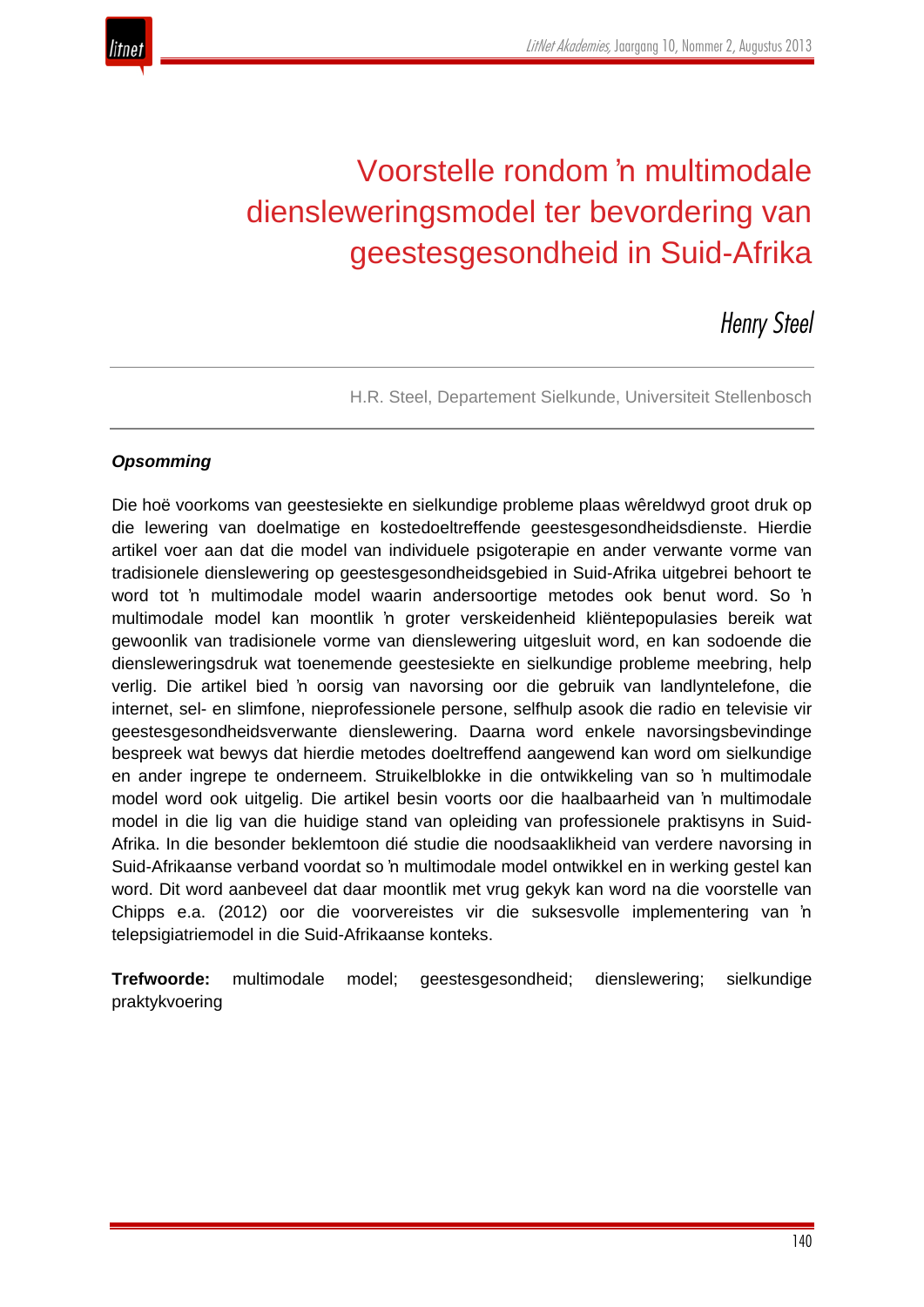

#### *Abstract*

## **Proposals for a multimodal service delivery model to improve mental health in South Africa**

Mental health is an important foundation for the attainment of emotional, intellectual, economic, social and educational well-being. However, the high incidence of mental illness and psychological problems worldwide places a heavy burden on the delivery of purposeful and cost-effective mental health services. This is especially a problem in the South African context. Research has shown that the incidence of mental illness in South Africa is higher than in China, Japan, Nigeria, Germany, Italy and Spain (Williams et al. 2007). Furthermore, it is clear that there is a shortage of manpower in South Africa to deliver the necessary mental health services. Also, mental health professionals are disproportionately located in urban areas. The result is that many people who urgently need treatment do not have access to such services.

In this article the argument is that in the mental health context in South Africa, the model of individual psychotherapy and other related forms of traditional service delivery should undergo a major shift and expansion towards a multimodal model that also includes a variety of other non-traditional methods. Such a multimodal model could reach a wider variety of client populations that are usually excluded from traditional forms of service delivery. This may help reduce the burden of mental illness that is getting heavier as the result of an increase in mental illness and psychological illness.

In the article a review is given of research that has been done on the use of landline telephones, the internet, mobile and smartphones, non-professionals, self-help as well as radio and television to deliver services related to mental health. Some research findings supporting the effectiveness of these methods in delivering psychological and other interventions are discussed.

Most research on the use of landline telephones has been done on interventions to treat depression. In a meta-analytical study Mohr et al. (2008) found that there was a significant decrease in depressive symptoms after psychotherapy via landline telephones.

The internet has been used successfully in the treatment of depression (Andersson and Cuijpers 2009), anxiety disorders (March et al. 2009), eating disorders (Heinicke et al. 2007), social phobias (Berger et al. 2009) and panic disorders (Kiropoulos et al. 2008). It was expected that around 10 million South Africans will have access to the internet by the end of 2012 (Goldstuck 2012). A large segment of the population can therefore be reached through internet-based interventions.

Besides the internet, the use of mobile phones and smartphones has also increased at a fast rate. Around 29 million South Africans were using mobile phones at the end of 2011 (Hutton 2011). Most research to date has been done on the use of short text messages to do psychological and therapeutic interventions. An example is the study of Bauer et al. (2010) which showed that text messages can be effective for self-monitoring and feedback in the treatment of childhood obesity. The use of smartphones and applications are also on the increase and create new opportunities for therapeutic interventions. The results of a study by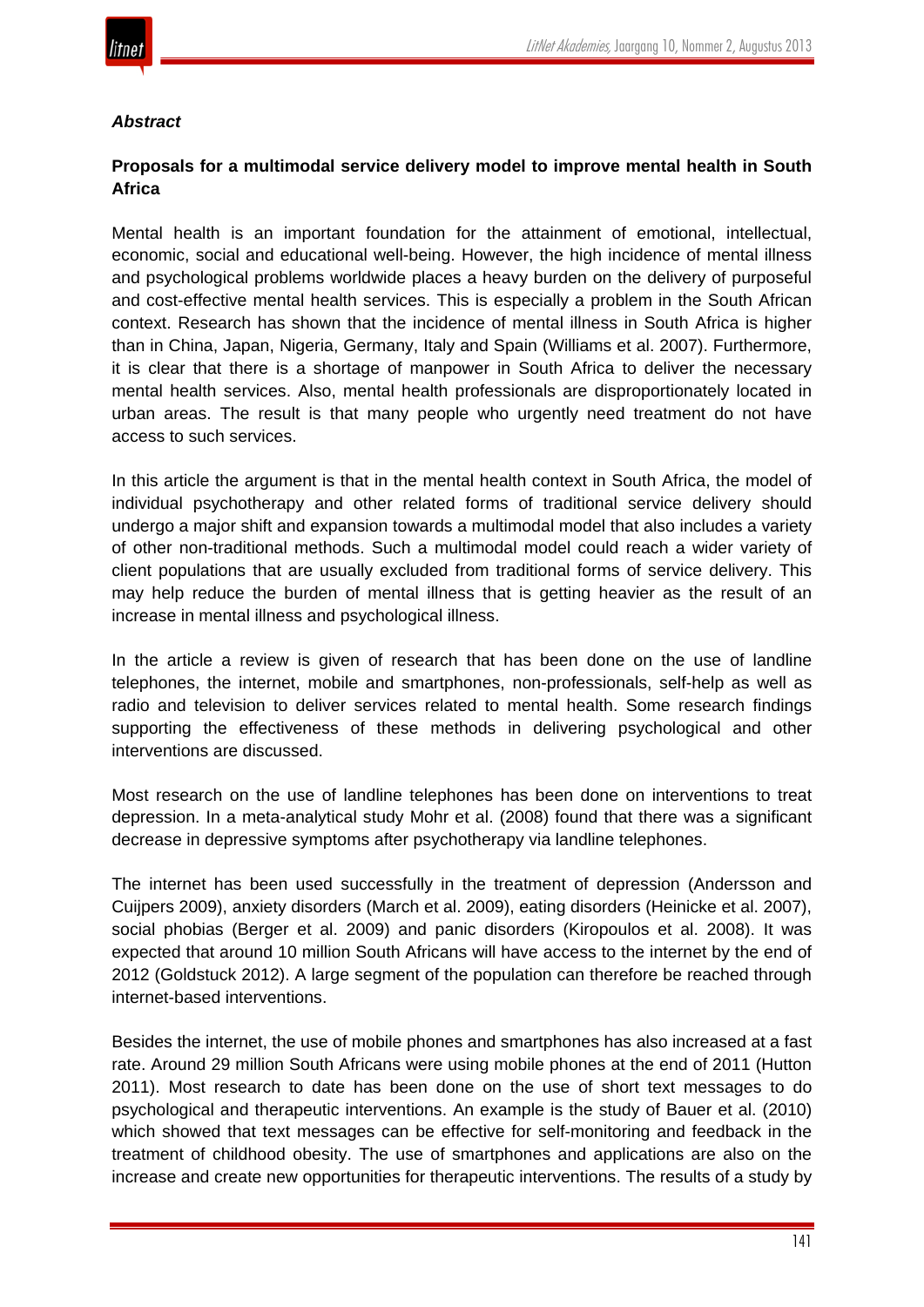

Rizvi et al. (2011) showed that a smartphone application was effective in the treatment of bipolar personality disorder. The application was used to teach clients how to regulate their emotions and to counter negative emotions with immediate positive behaviours. Considerations in the South African context that should be kept in mind are the low levels of technological literacy and language proficiency of prospective clients, especially in the rural areas. The matter is further complicated by the fact that we have 11 official languages. To deliver services in a client's mother tongue is therefore problematic.

There are examples in the literature indicating that non-professional persons can be effective in delivering interventions to promote healthy behaviour in communities. Crosby et al. (2009) showed that short, clinic-based interventions were effective in the promotion of healthy sexual behaviour in young men. The advantages of utilising non-professional persons from the target community are that they are usually able to speak the mother tongue and are readily accepted by the members of the community. According to Hoagwood et al. (2011) parents can also play a role in delivering treatment programmes to other parents and their children, as well as their own children. An example is the study of Turrisi et al. (2009) who showed that the intervention programme implemented by parents was effective in reducing alcohol abuse in college students.

Another mode of service delivery that is common overseas is self-help. Self-help is a set of interventions in which the individual takes control and implements an intervention on his or her own. Self-help interventions use various media, like audio recordings, books, video and the internet, and can reach many individuals at a low cost. There are different models that reflect a continuum of external support, from complete independence, to minimal support and full-time aid from volunteer, semi-professional and professional help (Harwood and L'Abate 2010). Examples of self-help interventions in the South African context are scarce. The South African Federation for Mental Health is a national non-governmental organisation with aims such at assisting individuals and groups in the community to form self-help and support groups as well as disseminating educational material concerning mental well-being.

Radio and television have the potential to reach large segments of the population with intervention programmes. Entertainment education is an example of how to bring about social change on critical issues such as family planning, adult literacy and the prevention of HIV/AIDS. An example of the use of the radio to effect behaviour change is the study of Smith, Downs and Witte (2007). They used a radio drama to change the behaviour intentions of a group of Ethiopians in order to prevent the transfer of the HI virus.

Barriers to the development a multimodal model for delivery of mental health services are highlighted. It is indicated that the present state of training and requirements for doing professional psychological and mental health work may actually interfere with developing and implementing a multimodal treatment model. It will be necessary to do further research in the South African context before such a model can be developed and considered for implementation.

**Keywords**: multimodal model; mental health; service delivery; psychological practice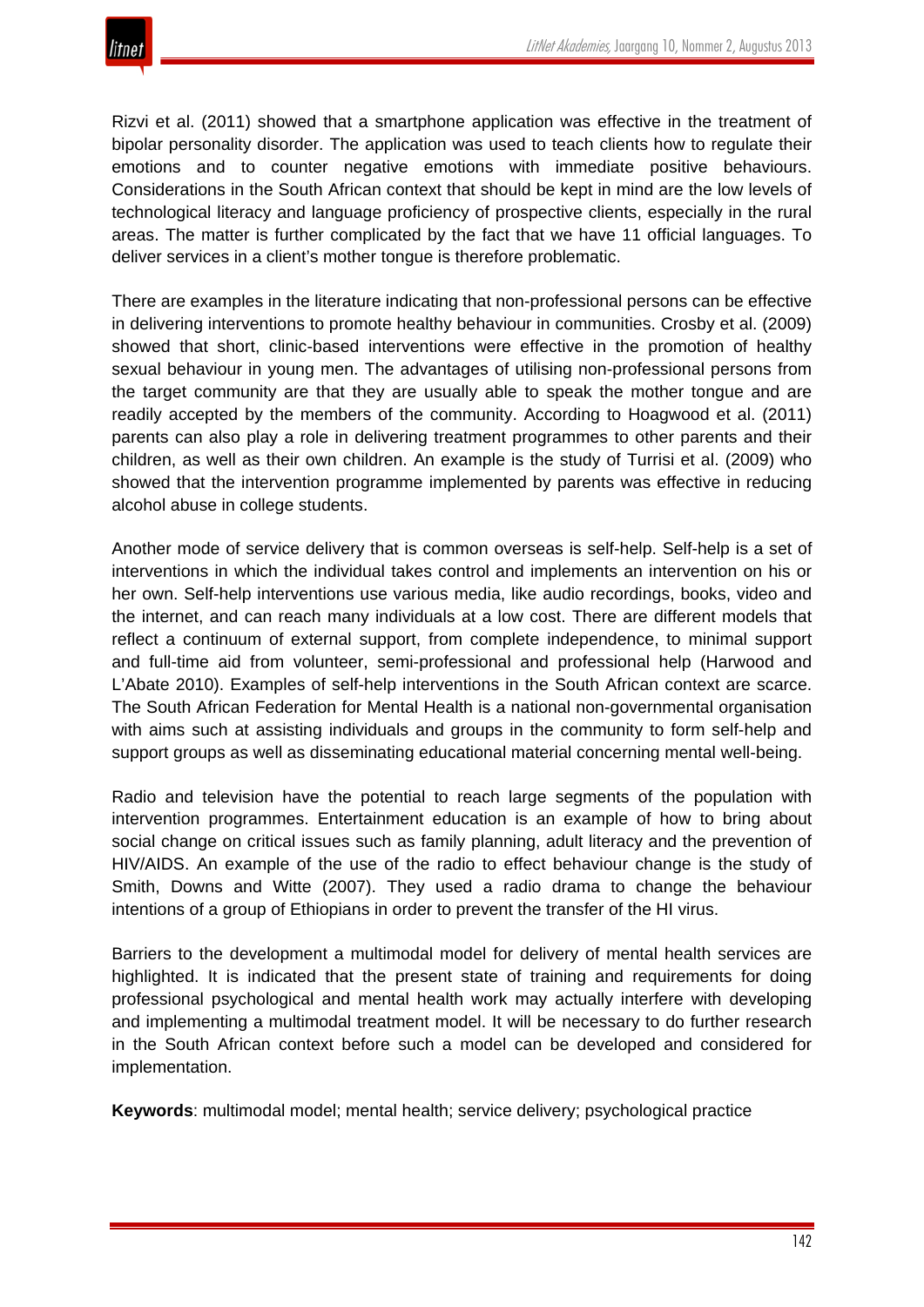

## **1. Inleiding**

Geestesgesondheid is 'n belangrike voorvereiste vir die verwesenliking van emosionele, intellektuele, ekonomiese, sosiale en opvoedkundige welstand. Die betreklik hoë voorkoms van geestesiekte in Suid-Afrika wek egter kommer. Volgens Williams, Herman, Stein e.a. (2007) is daar aanduidings dat die voorkoms van geestesiekte in Suid-Afrika heelwat hoër is as in China, Japan, Nigerië, Duitsland, Italië en Spanje. Die verskil in die voorkoms van geestesiekte tussen Suid-Afrika en Nigerië is veral opmerklik: eersgenoemde toon 'n hoër voorkoms in alle kategorieë buiten distemie, wat in albei lande betreklik min voorkom (Gureje, Lasebikan, Kola e.a. 2006). Wat duidelik is, is die dringende behoefte aan doeltreffende geestesgesondheidsdienste in Suid-Afrika. Daarbenewens het Williams en sy kollegas bevind dat drie uit vier volwassenes in Suid-Afrika by wie geestesiektes gediagnoseer is, oor 'n tydperk van 12 maande geen behandeling ontvang het nie (Williams, Herman, Stein e.a. 2007)

Sielkundige praktykvoering in Suid-Afrika word meestal bedryf volgens 'n individuele model, dit wil sê met die sielkundige en die kliënt in 'n persoonlike terapeutiese verhouding. Volgens Petersen, Flisher en Bhana (2010) berus die opleiding, sosialisering en werksbeskrywing van praktisyns in Suid-Afrika hoofsaaklik op 'n model wat klem lê op individuele remediërende sorg en behandeling, eerder as voorkoming en die algemene bevordering van gesonde gedrag.

Dít laat die vraag ontstaan of die geestesgesondheidsektor oor genoeg hulpbronne beskik om volgens hierdie model doeltreffende dienste te lewer ter bevordering van geestesgesondheid. Volgens Kazdin en Blase (2011) kan die geestesiektelas verlig word slegs indien diegene wat hulp benodig, voldoende menslike hulpbronne tot hul beskikking het. Met *las* word bedoel die persoonlike, sosiale en geldelike eise wat geestesiekte stel. Met *geestesiekte* word bedoel psigiatriese versteurings sowel as kognitiewe, sosiale, emosionele en gedragsfaktore wat tot die belemmering van gesonde gedrag kan bydra. Die geestesiektelas is veral swaar in lae- en middelinkomstelande (Petersen, Lund en Stein 2011).

Aangemelde syfers in die *World Health Atlas* van 2011 (WGO 2011) toon dat die huidige beskikbare menslike hulpbronne om geestesgesondheidsdienste in Afrika te lewer onvoldoende is. Hierdie menslike hulpbronne sluit in sielkundiges, psigiaters, mediese dokters, verpleegsters, maatskaplike werkers, arbeidsterapeute en gemeenskapsgesondheidswerkers wat by geestesgesondheidsinstansies werk. In die algehele geestesgesondheidsektor in Afrika is die getalsverhouding tans 1,7 werkers per 100 000 lede van die bevolking. Dít is die laagste verhouding van alle streke waaroor die Wêreldgesondheidsorganisasie (WGO) verslag doen (WGO 2011); die hoogste verhouding is in Europa, op 43,9 per 100 000, en die algehele gemiddelde verhouding is 10,7 per 100 000.

Indien daar slegs op sielkundiges en hulle rol in die verligting van die geestesiektelas in Afrika gekonsentreer word, lyk die syfers selfs slegter. Die verhouding in Afrika is 'n skamele 0,04 sielkundiges per 100 000 lede van die bevolking. Hierdie verhouding verswak selfs verder by laerorde sosio-ekonomiese groepe (WGO 2011). In Suid-Afrika is daar ongeveer vier sielkundiges per 100 000 lede van die bevolking.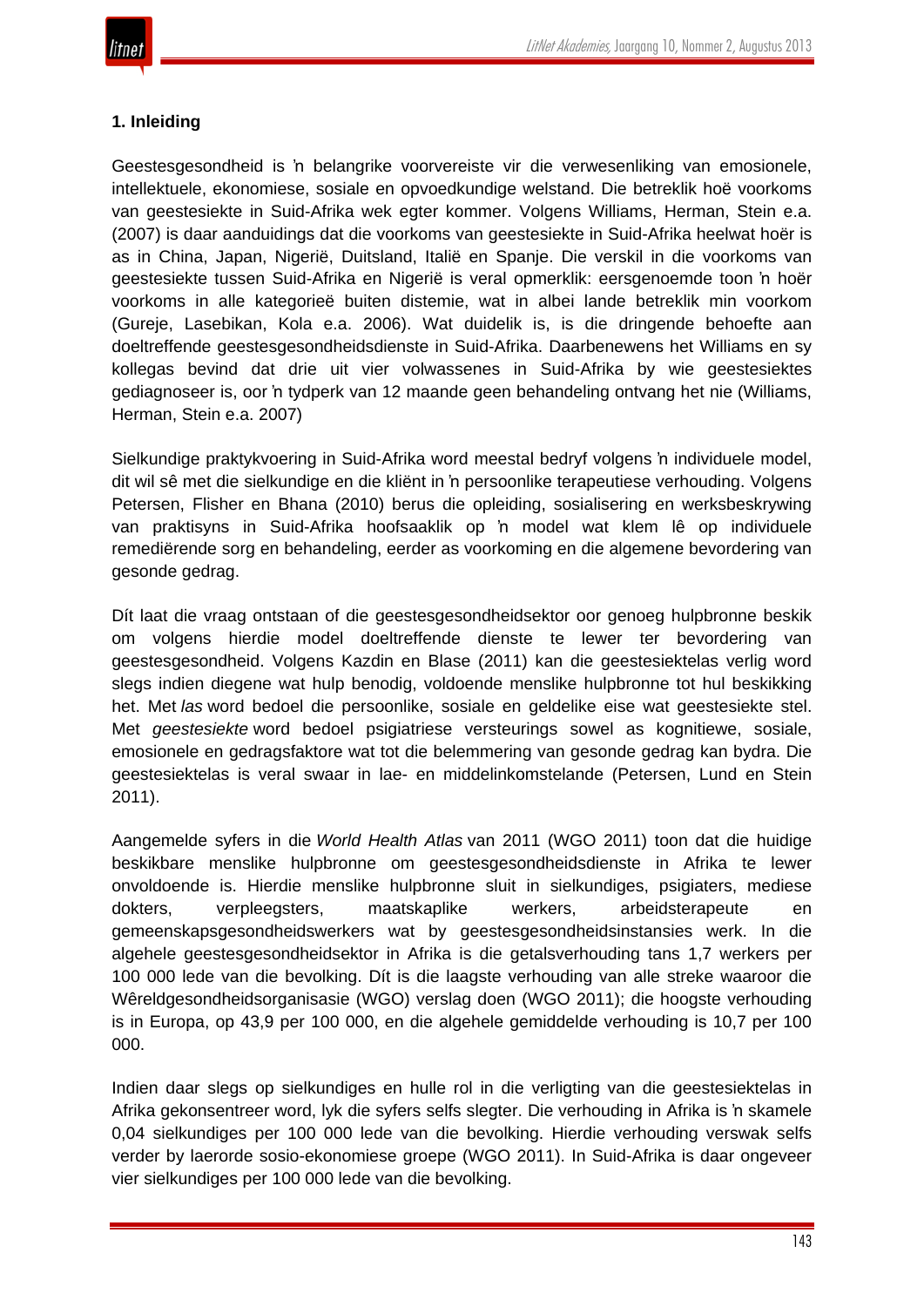

Sielkundige dienslewering is ook oneweredig versprei, meestal in stedelike gebiede gekonsentreer, en die minste beskikbaar aan die kwesbaarste bevolkingsektore (Williams e.a. 2007).

Dit alles laat die vraag ontstaan of tradisionele (een-tot-een) sielkundige praktykvoering in Suid-Afrika nie met 'n breër model aangevul moet word nie. Dit kan sielkundiges en ander persone in die geestesgesondheidsektor in staat sal stel om meer mense met 'n behoefte aan sielkundige hulp te bereik. By gebrek daaraan sal die geestesiektelas waarskynlik swaar bly; trouens, dit sal heel moontlik vererger.

In die afgelope paar dekades het die gehalte van ingrepe vir die behandeling van sielkundige probleme wêreldwyd verbeter. Navorsingsgehalte het eweneens toegeneem, en meer klem is geplaas op bewysgegronde behandelingsmetodes (dit wil sê metodes wat sterk op wetenskaplike bewyse steun). Ten spyte hiervan het die voorkoms van geestesiekte egter nié afgeneem nie, en was daar ook nie 'n algemene verbetering in die psigososiale funksionering van die groot internasionale gemeenskap nie (Kazdin en Blase 2011).

Hierdie artikel voer aan dat, ten spyte van vooruitgang in navorsing op die gebied van sielkundige dienslewering, praktisyns in Suid-Afrika nie daarin sal slaag om geestesiekte in die groter gemeenskap meer effektief te behandel nie. Die oorheersende model van psigoterapie behoort met alternatiewe metodes van sielkundige dienslewering aangevul te word. Volgens die oorheersende model geskied terapie volgens 'n diensleweringsmetode wat hoofsaaklik op persoonlike kontak met 'n individu of 'n klein groepie, soos 'n huwelikspaar of gesin, afgestem is (Nathan en Gorman 2007; Weisz en Kazdin 2010). Daarbenewens kan 'n groot deel van die gemeenskap in Afrikalande nie hierdie dienste bekostig nie.

Vervolgens word 'n oorsig gebied van alternatiewe metodes van sielkundige dienslewering wat moontlik 'n groter gedeelte van die bevolking met 'n behoefte aan sielkundige dienste sal kan bereik, en sodoende die geestesiektelas kan verlig.

# **2. Die gebruik van tegnologie**

#### *2.1 Landlyntelefone*

Oorsee vind sielkundige ingrepe reeds geruime tyd deur middel van landlyntelefone plaas, wat meebring dat dienste aan 'n groter kliëntenetwerk gelewer kan word. Volgens Hutton (2011) het ongeveer vyf miljoen Suid-Afrikaners toegang tot landlyntelefone. Die meeste telefoon-ingrepe vind gewoonlik in samehang met tradisionele psigoterapie plaas (McKay, Lynch, Shepard en Pettinati 2005; Mohr, Hart, Julian e.a. 2005).

Die meeste navorsing oor die aanwending van landlyntelefone vir sielkundige ingrepe hou met depressiebehandeling verband (Lynch, Tamburrino en Nagel 1997; Miller en Weissman 2002; Mohr e.a. 2005; Mohr, Hart en Marmar 2006; Mohr, Likosky, Bertagnolli e.a. 2000; Sandgren en McCaul 2003; Simon, Ludman, Tutty e.a. 2004; Tutty, Simon en Ludman 2000). In 'n metaontledingstudie het Mohr, Vella, Hart e.a. (2008) bevind dat depressieverwante psigoterapie met behulp van landlyntelefone 'n beduidende afname in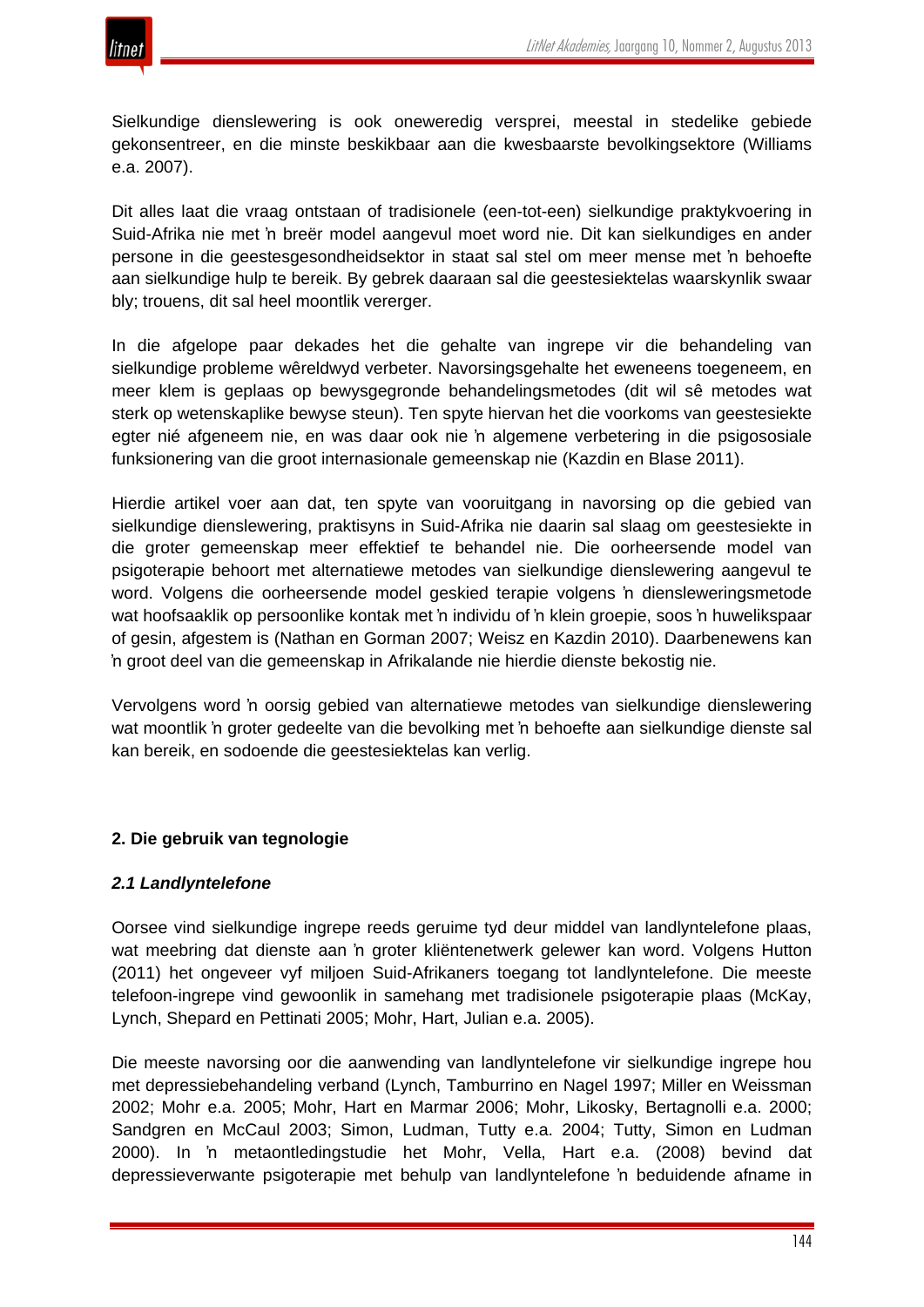depressiesimptome tot gevolg gehad het. Mohr e.a. (2008) wys egter ook daarop dat die resultate van hierdie metaontleding nie juis lig werp op die profiel van pasiënte wat by telefoonbehandeling kan baat vind of dalk nié vir telefoonbehandeling geskik is nie.

Die Nasionale Kankerinstituut in die VSA het 'n studie gedoen wat die potensiële gebruik van 'n telefoongebaseerde ingreep op gesondheidsielkundige gebied goed illustreer (Lichtenstein, Zhu en Tedeschi 2010). Hierdie ingreep bestaan uit telefoonlyne (sogenaamde *quitlines*) wat in 50 Amerikaanse state beskikbaar gestel word aan kliënte wat wil ophou rook. Inbellers ontvang 'n gestandaardiseerde ingreep met verskeie komponente, soos boodskappe wat vooraf opgeneem is, aktiewe telefoonvoorligting of daaropvolgende oproepe van 'n voorligter. Die doel is om kliënte te motiveer, sosiaal te ondersteun en met vaardighede toe te rus wat hulle in staat sal stel om onttrekkingsimptome te oorkom en sosiale druk om weer te begin rook te weerstaan. 'n Bykomende doelstelling van die ingreep is om kliënte se selfdoeltreffendheid te verhoog ten einde te verseker dat hul pogings om op te hou rook volhoubaar is (Orleans, Schoenbach, Wagner e.a. 1991; Zhu, Tedeschi, Anderson en Pierce 1996). Hierdie telefoongebaseerde ingreep het 'n wye reikwydte in die VSA, asook in verskeie lande in Europa, Asië en die Suidsee-eilande. Alhoewel die inhoud en struktuur van die ingreep van lyn tot lyn wissel, duur die eerste oproep tipies korter as 'n uur, waartydens die kliënt ingelig word oor die aard van die program en daar ooreengekom word oor 'n datum waarop die kliënt sal ophou rook. Daaropvolgende telefoonoproepe duur 10 tot 15 minute elk en geskied oor 'n paar maande (Zhu en Pierce 1995).

'n Verdere interessante bevinding was die betreklik lae uitsaksyfer onder "telefoonkliënte" in vergelyking met die syfer by tradisionele psigoterapie. Dít kan daaraan toegeskryf word dat kliënte dit makliker vind om bloot die telefoon te gebruik eerder as om fisies te moet reis om by die terapeut uit te kom.

Veral vir laerinkomstegroepe in Suid-Afrika hou dié bevinding groot belofte in, aangesien dit daartoe kan bydra dat kliënte langer met hul behandeling sal volhou en terapeutiese ingrepe dus doeltreffender sal wees. Hierdie soort ingreep kan met vrug in Suid-Afrikaanse verband aangewend word, aangesien daar bewyse bestaan dat arm gemeenskappe wat gewoonlik van tradisionele ondersteuningsprogramme uitgesluit word, hetsy weens logistieke of weens ander beperkinge, hiermee bereik kan word (Maher, Rohde, Dent e.a. 2007; Zhu, Wong, Stevens e.a. 2010).

# *2.2 Die internet*

Psigoterapeutiese ingrepe word ook reeds langer as 'n dekade deur middel van die internet onderneem. Verskillende terme word hiervoor gebruik, onder andere *e-terapie*, *aanlyn terapie*, *internet-terapie*, *kuberterapie* en soms ook *e-gesondheid* (Barak, Hen, Boniel-Nissim en Shapira 2008). Alhoewel pogings aangewend is om spesifieke terme te assosieer met aktiwiteite wat meer gefokus is (byvoorbeeld *kuberterapie* wanneer virtuele sagteware gebruik word), was dit nie suksesvol nie en word hierdie terme uitruilbaar gebruik.

Afgesien van die gebruik van spesifieke terme is daar tog sekere faktore wat bepaalde soorte terapeutiese ingrepe oor die internet van mekaar onderskei. Hierdie faktore is: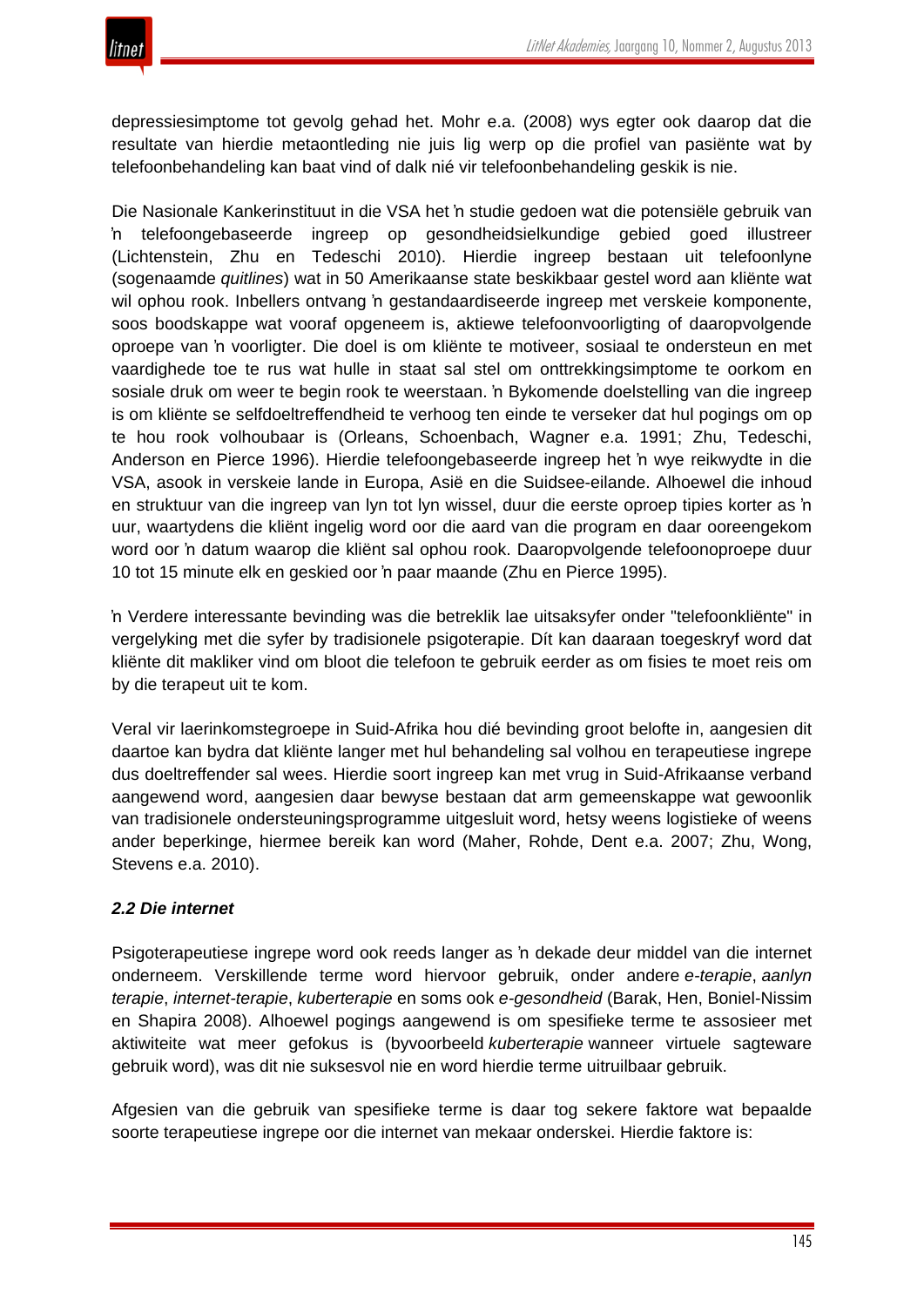

- Gaan die ingreep met interaktiewe e-kommunikasie tussen terapeut en kliënt gepaard (noem dit e-terapie), of is dit 'n selfhelp-webgebaseerde ingreep (noem dit webterapie)?
- Vind die ingreep in werklike tyd of in vertraagde tyd plaas?
- Watter kommunikasiemetode word gebruik: slegs teksboodskappe of ook videogrepe?
- Is die in plaas op individue of groepe gerig?
- Watter soort terapeutiese benadering word gevolg?

Oor die afgelope paar jaar is internetgebaseerde programme toenemend in die behandeling en voorkoming van sielkundige probleme en geestesiektes gebruik (Carlbring en Andersson 2006; Myers, Swan-Kremeier, Wonderlich e.a. 2004; Patten 2003; Pull 2006). Die voordeel van hierdie programme is dat dit op enige plek en te eniger tyd beskikbaar is om ondersteuning te bied aan persone wat gewoonlik beperkinge ondervind om tradisionele sielkundige sorg te bekom. Daarbenewens gebeur dit dikwels dat persone wat hulp nodig het, te lank wag voordat hulle hulp soek. Internetgebaseerde programme kan sulke persone in 'n vroeër stadium bereik en gepaste ingrepe teen 'n laer koste as tradisionele psigoterapie beskikbaar stel.

Internasionaal is daar reeds heelwat literatuur wat bewys lewer van die suksesvolle gebruik van die internet vir psigoterapeutiese ingrepe, onder andere vir die behandeling van:

- *depressie* (Andersson, Bergström, Hollandäre e.a. 2005; Andersson en Cuijpers 2009; O'Kearney, Gibson, Christensen en Griffiths 2006; Spek, Cuijpers, Nyklıcek e.a. 2008; Perini, Titov en Andrews 2009)
- *angsversteurings* (Kenardy, McCafferty en Rosa 2003 en 2006; March, Spence en Donovan 2009)
- *eetversteurings* (Bruning Brown, Winzelberg, Abascal en Taylor 2004; Heinicke, Paxton, McLean en Wertheim 2007; Zabinski, Angela, Celio e.a. 2003)
- *sosiale fobies* (Berger, Hohl en Caspar 2009; Carlbring, Furmark, Steczko e.a. 2006; Carlbring, Gunnarsdottir, Hedensjo e.a. 2007)
- *paniekversteurings* (Kiropoulos, Klein, Austin e.a. 2008; Kleina, Richards en Austin 2006).

'n Alternatiewe metode om sielkundige ingrepe oor die internet te onderneem, is om selfhelpprogramme te ontwikkel. 'n Voorbeeld hiervan is 'n internetgebaseerde program genaamd MoodGYM (http://moodgym.anu.edu.au) wat die Australiese Nasionale Universiteit ontwikkel het. Dié selfhelpprogram pas die beginsels van kognitiewe gedragsterapie toe om depressie te voorkom en te behandel. Dit bestaan uit vyf opeenvolgende, interaktiewe modules wat weekliks beskikbaar gestel word. Alle aspekte van die program word in die sesde week hersien. Geen direkte terapeutiese inset word gelewer nie, maar deelnemers word elke week gebel om vas te stel of hulle die webtuiste besoek het en om verdere besoeke asook die afhandeling van huiswerk aan te moedig. In hulle studie het Christensen, Griffiths en Jorm (2004) bevind dat hierdie program 'n vermindering in wanfunksionele gedrag en depressiesimptome tot gevolg gehad het.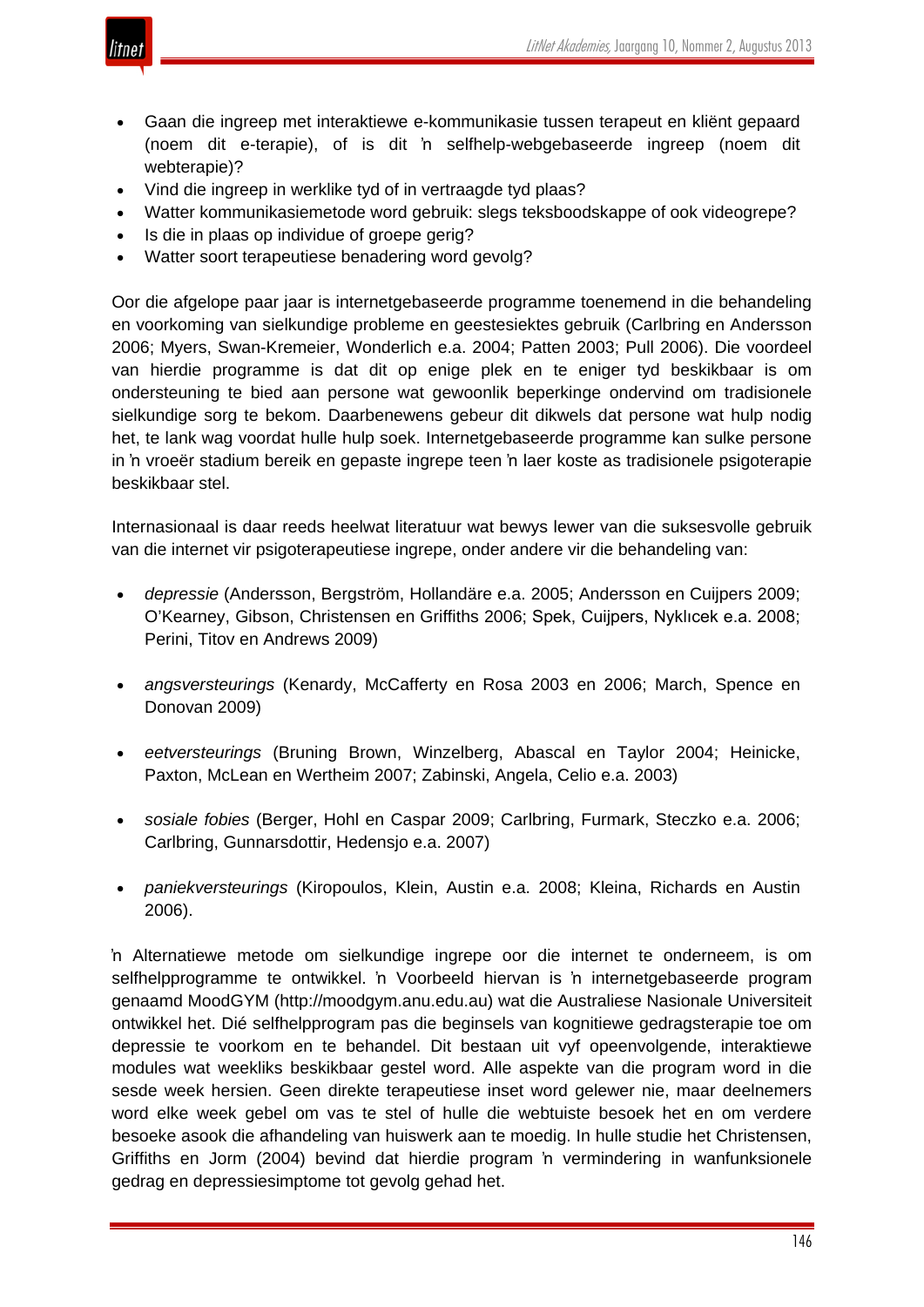'n Omvattende metaontledingstudie (Barak e.a. 2008) lewer ook sterk bewys dat internetgebaseerde sielkundige dienslewering ewe doeltreffend as die tradisionele model van individuele terapie kan wees. Volgens Barak en sy kollegas het internetgebaseerde dienslewering 'n impakwaarde van .53 ('n gemiddelde impak), wat met dié van individuele psigoterapie ooreenstem.

Internetgebaseerde programme wat kliënte se individuele behoeftes in ag neem, is ook reeds ontwikkel. 'n Voorbeeld van so 'n program is dié van Bauer, Moessner, Wolf e.a. (2009), wat op vroeë ingryping in, en voorkoming van, eetversteurings afgestem is. Wat hierdie program van baie ander onderskei, is dat dit 'n pasgemaakte strategie volg, waardeur die kliënt se individuele behoeftes die intensiteit van die ingreep bepaal. Vir ernstiger probleme volg die internetgebaseerde program dus meer intense benaderings. Gevolglik word individuele deelnemers se toestand voortdurend gemonitor, sodat hulle bykomende ingrepe kan ontvang indien so 'n behoefte sou ontstaan. Die program volg daarom ook 'n buigsamer benadering as dié van baie ander ingrepe, waar alle deelnemers dieselfde hoeveelheid en intensiteit ondersteuning ontvang (soos 'n vaste aantal sessies per week, met dieselfde intensiteit, en in dieselfde volgorde).

Die volhoubaarheid van behandelingsimpak is 'n groot uitdaging in sielkundige praktykvoering, veral wanneer hulpbronne skaars en duur is, soos in Suid-Afrika. In plaas daarvan om op lang termyn met skaars en duur individuele terapie voort te gaan, kan internetgebaseerde nasorg-ingrepe dus ontwikkel word om die volhoubaarheid van die behandelingsimpak aan te vul. Gulec, Moessner, Mezei e.a. (2011) het so 'n ondersteuningsprogram ontwikkel wat deur navorsing geverifieer is. Dit behels 'n internetgebaseerde ingreep om die terapeutiese impak van behandeling vir die eetversteuring bulimia nervosa ná terapie te laat voortduur. Die ingreep het uit verskillende komponente, soos psigo-opvoeding, selfhulp, portuurgroepondersteuning en voorligting, bestaan. Gulec en haar kollegas meld dat die program bewys gelewer het dat buigsame en pasgemaakte internetgebaseerde ingrepe nuttig kan wees om die uitwerking van terapeutiese behandeling vir eetversteurings te laat voortduur. Kliënte het goed op die program gereageer en met die verskillende komponente volhard. Die studie het ook bevestig dat kliënte ná die staking van aktiewe terapeutiese behandeling heterogene ondersteuningsbehoeftes ondervind. Die internet leen hom uitstekend daartoe om kostedoeltreffend in hierdie behoeftes te voorsien. Verdere navorsing is egter nodig om die doeltreffendheid van sulke nasorgprogramme in die behandeling van sielkundige probleme en geestesiektes in Suid-Afrikaanse verband te ondersoek.

Die gebruik van die internet om sielkundige ingrepe te onderneem is aanvanklik hewig gekritiseer, onder andere ten opsigte daarvan dat dit nieverbale kommunikasie, soos gesigsuitdrukkings en lyftaal, in die slag laat bly; dat dit tot probleme met etiese kwessies, vertroulikheid en die hantering van krisissituasies kan lei; dat wetlike aspekte nog nie voldoende aandag ontvang het nie; en dat die opleiding van sielkundiges nie voldoende vir hierdie soort ingrepe voorsiening maak nie (Lester 2006; Wells, Mitchell, Finkelhor en Becker-Blease 2007). Op internasionale vlak is party van hierdie kwelpunte reeds hanteer, soos byvoorbeeld etiese kwessies (Chester en Glass 2006; Grohol 2004), maar in Suid-Afrika moet heelwat werk nog gedoen word, veral ten opsigte van die opleiding van professionele sielkundiges. Tot op hede kry diegene wat hul by Suid-Afrikaanse universiteite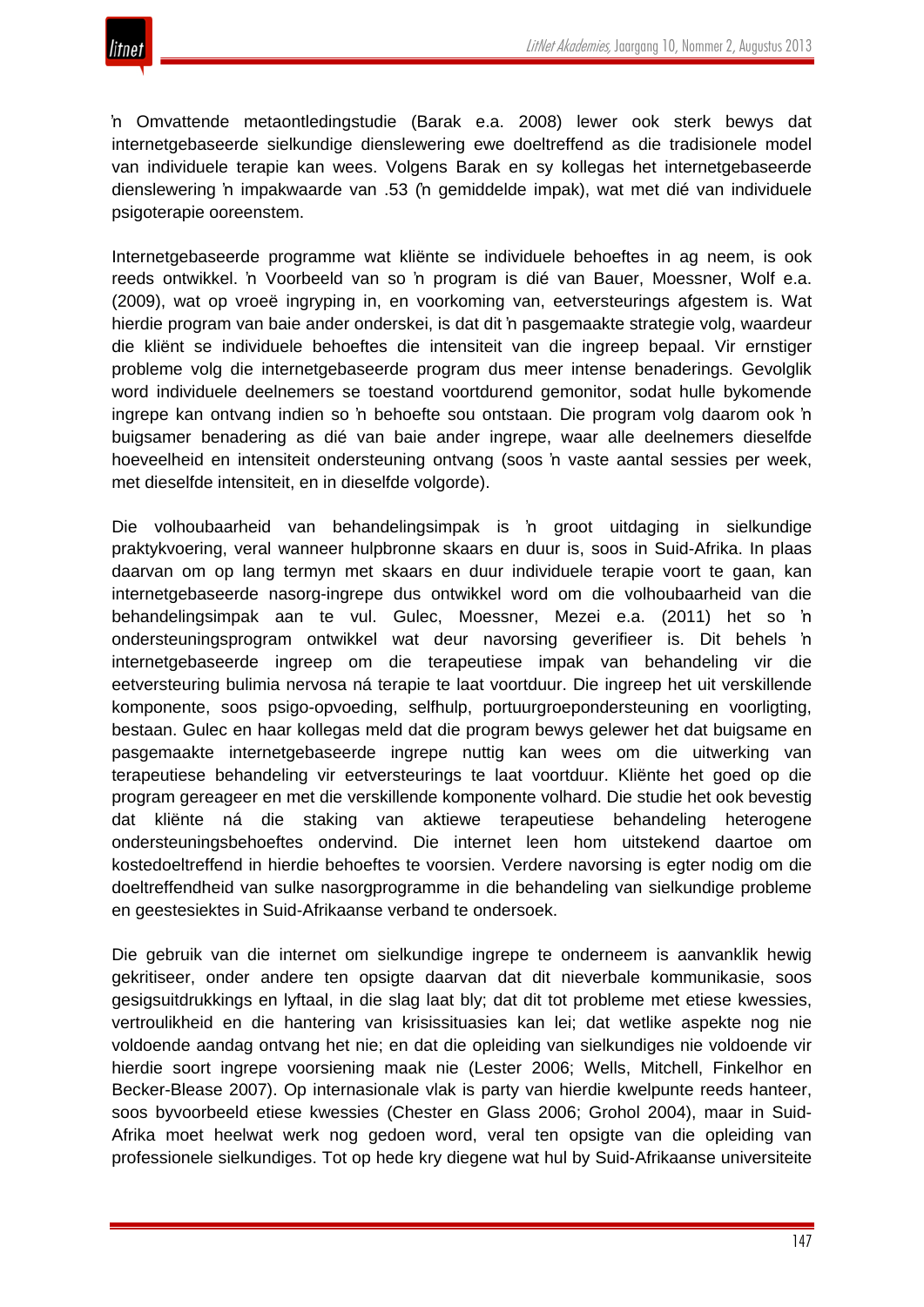

as sielkundiges bekwaam, geen opleiding in alternatiewe metodes van sielkundige dienslewering nie (Gesondheidsberoepsraad van Suid-Afrika 2010).

Volgens Goldstuck (2012) is daar 'n sterk toename in internetgebruik in Suid-Afrika, hoofsaaklik as gevolg van die invloed van selfone en, in die afgelope jaar of twee, 'n toename in die gebruik van slimfone. Die 6,8 miljoen Suid-Afrikaners wat teen die einde van 2010 toegang tot die internet gehad het, het slegs 'n jaar later tot 8,5 miljoen aangegroei. Die verwagting was dat hierdie syfer teen die einde van 2012 tot ongeveer 10 miljoen sou kon toegeneem het. Die meeste van hierdie gebruikers verkry internettoegang deur middel van hul selfone en slimfone. 'n Groot gedeelte van die Suid-Afrikaanse samelewing sou dus inderdaad deur internetgebaseerde terapeutiese ingrepe bereik kon word.

#### *2.3 Selfone en slimfone*

Selfoongebruik neem teen 'n geweldige tempo toe. In minder as 20 jaar het hierdie tegnologie ontwikkel van skaars en duur tot vryelik beskikbaar en bekostigbaar. Tans het sowat 75% van alle mense wêreldwyd toegang tot 'n selfoon, terwyl selfoontoegang in sommige ontwikkelende lande toegang tot 'n bankrekening, elektrisiteit en selfs skoon water oortref (Lamprecht 2012). Ongeveer 29 miljoen Suid-Afrikaners gebruik deesdae selfone – bykans ses keer meer as diegene wat landlyntelefone gebruik (Hutton 2011).

Preziosa, Grassi, Gaggioli en Riva (2009) beklemtoon die volgende belangrike voordele wat selfone vir sielkundige praktykvoering kan inhou:

- Die algemene beskikbaarheid en gebruik van selfone hou aan toeneem, wat beteken dat verskeie individue en groepe vir navorsings- en terapeutiese doeleindes bereik sal kan word.
- Gevorderde multimediategnologieë bespoedig interaktiewe terugvoer, en bevorder sodoende die terapeutiese proses, asook die oordrag van terapeuties verworwe vaardighede na die alledaagse lewe.
- Selfone waarborg voorts die onmiddellike beskikbaarheid van tersaaklike inhoud vir die pasiënt se omstandighede.
- Selfone word algemeen as normale gebruiksartikels beskou, wat daartoe kan bydra dat kliënte sielkundige dienslewering deur hierdie medium makliker as die tradisionele soort sielkundige dienslewering sal aanvaar.

Selfs sonder internetgebruik kan selfone en slimfone op alternatiewe maniere vir sielkundige of terapeutiese ingrepe aangewend word. Tot dusver is die algemeenste metode waaroor daar reeds navorsing onderneem is, die gebruik van kort teksboodskappe (SMS'e). 'n Voorbeeld hiervan is die studie deur Bauer, De Niet, Timman en Kordy (2010), waarin SMS'e suksesvol gebruik is vir selfmonitering en persoonlike terugvoer in die behandeling van vetsug by jong kinders. 'n Positiewe resultaat was dat 67% van die kinders met deelname aan die SMS-ingreep volhard het. Dit stem ooreen met die resultate van vorige navorsing, wat bevind het dat die volhardingsyfer met SMS-gebaseerde monitering beter is as met papiergebaseerde monitering (Shapiro, Bauer, Kordy e.a. 2008). Joyce en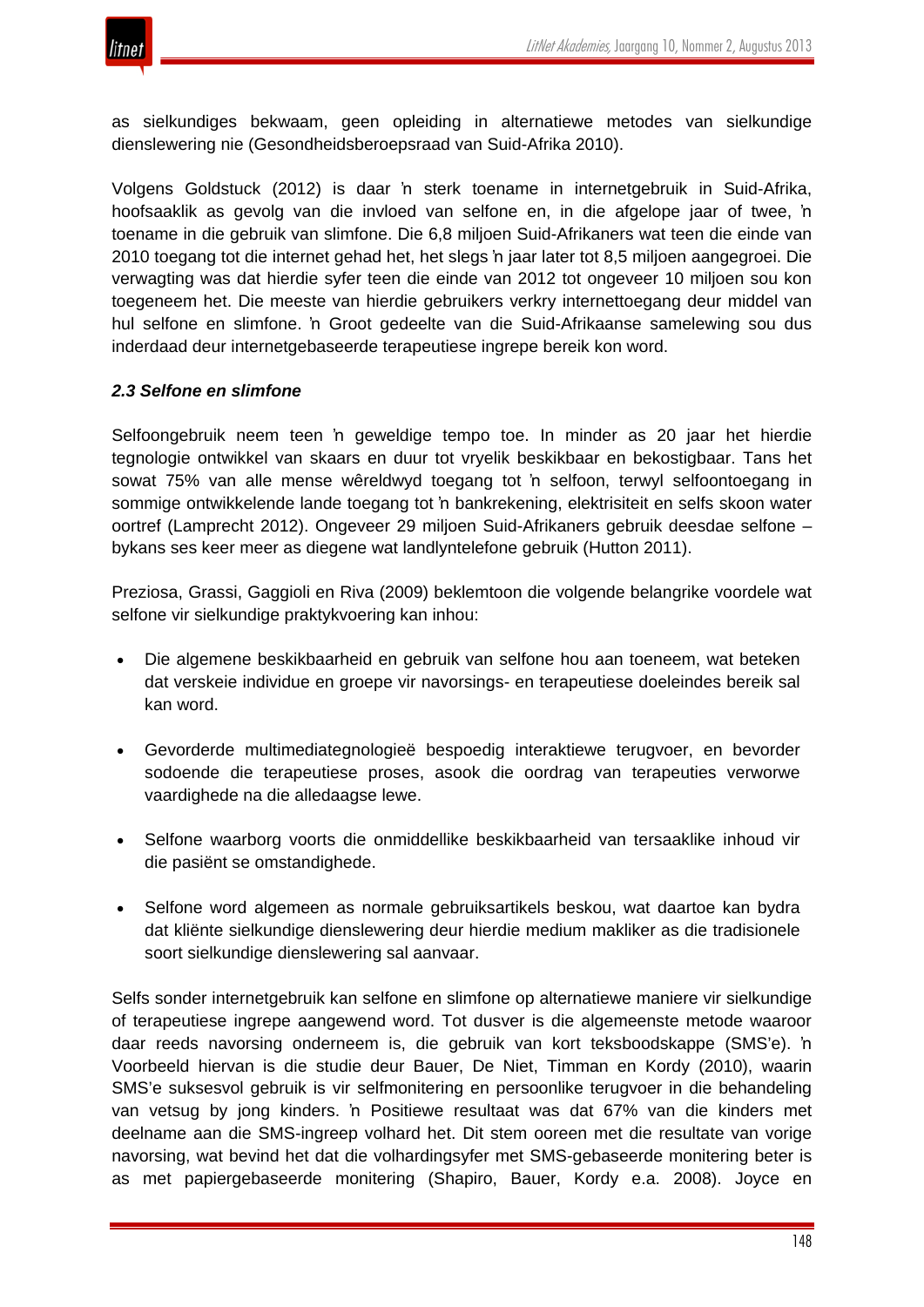Weibelzahl (2011) bevind op hulle beurt dat studente nie ongeneë is om SMS'e te ontvang nie, en dat sulke boodskappe daartoe kan bydra dat studente wat hulp nodig het, meer geredelik van 'n instansie se voorligtingsdienste sal gebruik maak.

Bauer, Percevic, Okon e.a. (2003) het 'n SMS-ingreep vir die nasorg van bulimiepasiënte onderneem. Die ingreep, in die vorm van weeklikse terugvoer, is vir ses maande beskikbaar gestel aan pasiënte wat hul psigoterapeutiese behandeling voltooi het. Die terugvoer het bestaan uit 'n kombinasie van gestandaardiseerde boodskappe en persoonlike terugvoer. Die resultate dui daarop dat SMS'e doeltreffend gebruik kan word ter aanvulling van tradisionele psigoterapie in die behandeling van bulimie. Die voordele van so 'n ingreep sluit kostedoeltreffendheid, naamloosheid, 'n groot reikwydte, en veral pasgemaakte aanbieding in. Volgens aanduidings reageer kliënte beter op ingrepe wat op een of ander wyse by hulle individuele behoeftes en eienskappe aangepas is. Trouens, studies bevind dat van die deelnemers ontevrede was met die inhoud van gestandaardiseerde SMS'e wat aan almal gestuur is (Franklin, Waller, Pagliari en Greene 2006; Joo en Kim 2007; Weitzel, Bernhardt, Usdan e.a. 2007).

Matthews, Doherty, Sharry en Fitzpatrick (2008) het op hulle beurt ondersoek ingestel na die moontlike bruikbaarheid van selfone as nuttige en gebruikersvriendelike hulpmiddels om terapeutiese ondersteuningsdienste aan adolessente te lewer. Vir hulle studie het hulle adolessente gevra om selfone te gebruik om van hul gemoedstoestand rekord te hou. Gemoedstoestandmonitering word algemeen gebruik in die terapeutiese behandeling van 'n verskeidenheid toestande, onder meer bipolêrepersoonlikheidsversteuring, aandagtekorthiperaktiwiteitsversteuring en obsessief-kompulsiewe versteuring. Talle studies het al bewys dat gereelde en betroubare gemoedstoestandmonitering 'n positiewe uitwerking op die uitkoms van terapeutiese ingrepe het (Bauer, Rasgon, Grof e.a. 2005; Leverich en Post 1996). Matthews en sy kollegas het bevind dat selfone 'n doeltreffende manier is om adolessente hul gemoedstoestand te laat monitor. Adolessente verkies ook om selfone eerder as die tradisionele papiermetode vir hierdie doel te gebruik. Die selfoon is immers privaat, kostedoeltreffend, gebruiksvriendelik en persoonsgerig.

Die afgelope dekades reeds is die uitbreiding van psigoterapie na 'n kliënt se alledaagse lewe 'n belangrike komponent van die behandeling van geestesiekte en ander sielkundige versteurings. Sodanige uitbreiding behels die inoefening van vaardighede en die afhandeling van take tussen behandelingsessies (Kazantzis en L'Abate 2007). Hierdie take tussen behandelingsessies word algemeen in kognitiewe en gedragsterapie gebruik, waar kliënte huiswerk kry om sekere terapeuties verworwe vaardighede in te oefen (Kazantzis, Deane en Ronan 2000). Hierdie benadering word nou ook uitgebrei om gesonde gedrag te bevorder en psigososiale ingrepe te onderneem. Heron en Smyth (2010) verwys daarna as ekologiese momentele ingrepe (*ecological momentary interventions*, oftewel *EMIs*). Die kenmerke van EMI's is dat dit ekologies geldig is (word dus in die kliënt se natuurlike omgewing onderneem) en op bepaalde momente in die kliënt se alledaagse lewe geskied, sodat dit in reële tyd (*real time*) asook in die werklike lewe (*real world*) ondersteuning kan bied (Heron en Smyth 2010).

'n Voorbeeld van 'n studie waarin 'n EMI gebruik is om gesonde gedrag te bevorder, is dié deur Rodgers, Corbett, Bramley e.a. (2005), wat ondersoek ingestel het na die doeltreffendheid van 'n selfoon-ingreep om 'n groot steekproef jong rokers te laat ophou rook.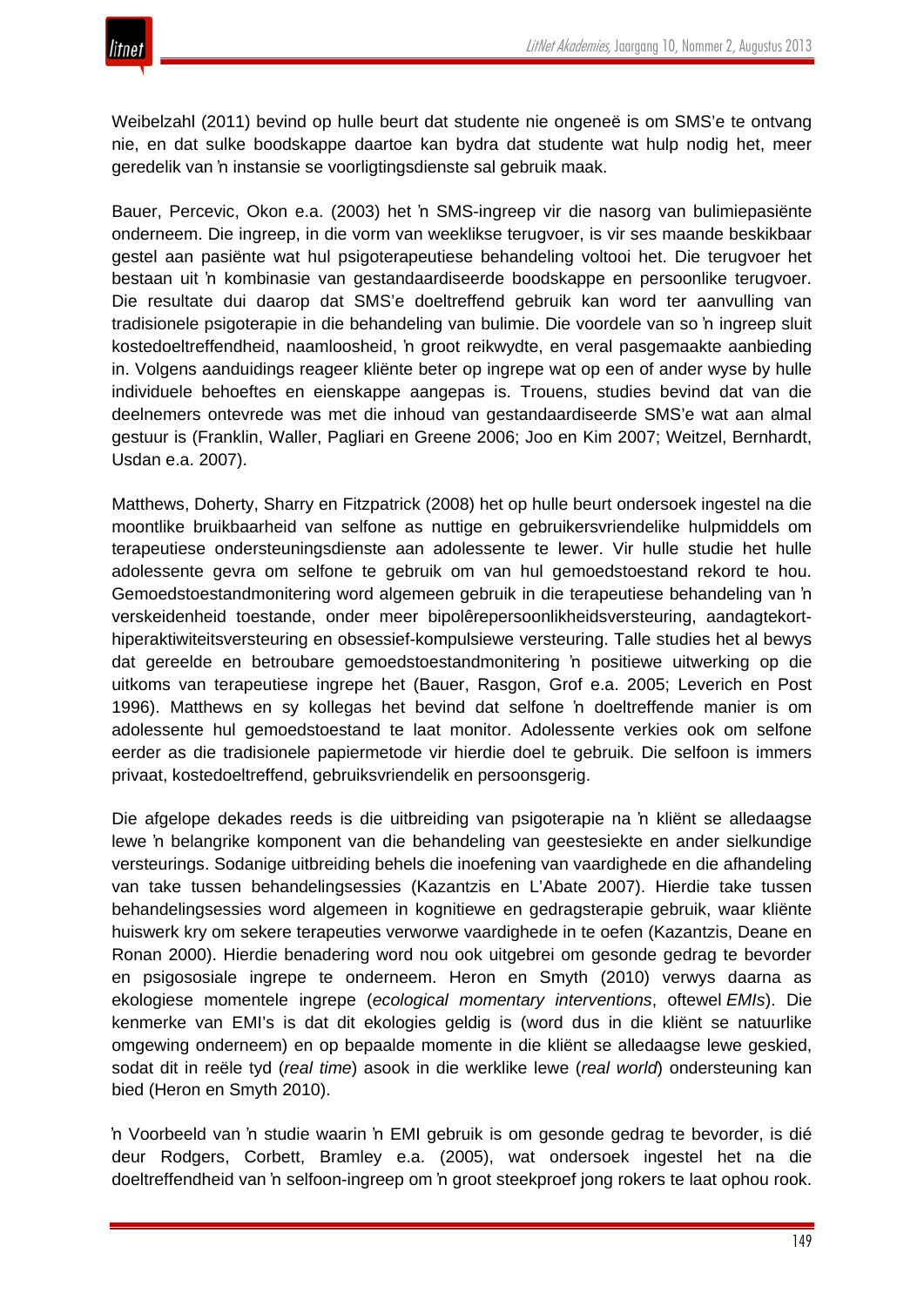

Meer as duisend SMS'e met tersaaklike inligting oor die staking van die rookgewoonte is opgestel. Die inhoud van hierdie boodskappe is aangepas op grond van individuele kliënte se rookgeskiedenis en struikelblokke om op te hou rook. Die tydsberekening vir die versending van die boodskappe is bepaal deur die datum waarop 'n kliënt graag wou ophou rook. Kliënte het vir 'n week voor die ophoudatum vyf boodskappe per dag ontvang, asook vir vier weke daarná. Dan het hulle vir ses maande drie boodskappe per week ontvang. Indien kliënte ondersteuning nodig gehad het, kon hulle die beskikbare nommer bel. Die resultate het getoon dat 28% van die deelnemers ná ses weke ophou rook het, 29% ná 12 weke, en 25% ná 26 weke.

Die meeste selfoongebruikers het ook 'n hegte, byna emosionele band met hul fone, en hou dit heeltyd byderhand. Ook dít maak sinvolle ingrepe moontlik. 'n Noue band tussen terapeut en kliënt is immers 'n belangrike voorvereiste vir suksesvolle behandeling (Horvath en Luborsky 1993). Morris (2012) reken dat dieselfde soort vertrouensverhouding wat tussen 'n lewende terapeut en kliënt bestaan, bewerkstellig kan word deur tegnologieë (soos selfone en slimfone) wat gereelde, interaktiewe kommunikasie en konsultasie moontlik maak. In psigoterapie verkry die kliënt egter insig deur 'n dinamiese wisselwerking tussen terapeut en kliënt. Die uitdaging is dus hoe tegnologie aangewend kan word om 'n soortgelyke dinamiese wisselwerking tussen 'n toestel en die kliënt te bewerkstellig (Morris 2012).

Die toenemende gebruik van veelfunksie-slimfone, en die toenemende aantal slimfoontoepassings, bied nuwe moontlikhede om terapeutiese ingrepe te onderneem. Alhoewel die meeste mense in Suid-Afrika gewone selfone gebruik, word slimfone al hoe gewilder en meer bekostigbaar. Volgens Dewar (2011) gebruik ongeveer 15% van die Suid-Afrikaanse bevolking slimfone.

'n Voorbeeld van hoe 'n slimfoongebaseerde toepassing in die behandeling van grenslynpersoonlikheidsversteuring aangewend kan word, is te vinde in die studie van Rizvi, Dimeff, Skutch e.a. (2011). Grenslynpersoonlikheidsversteuring gaan dikwels met middelmisbruik gepaard, en lei tot onstabiliteit in pasiënte se gemoedstoestand, interpersoonlike verhoudings, selfbeeld en gedragsbeheer. Wêreldwyd is die voorkomssyfer van grenslynpersoonlikheidsversteuring ongeveer 6% (Grant, Chou, Goldstein e.a. 2008). Dit is onbekend watter persentasie van die Suid-Afrikaanse bevolking aan grenslynpersoonlikheidsversteuring ly. Suliman, Stein, Williams en Seedat (2008) doen egter verslag dat ongeveer 6,8% van Suid-Afrikaners aan een of ander vorm van persoonlikheidsversteuring ly.

Dialektiese gedragsterapie (DGT) is 'n goedgevestigde en doeltreffende behandelingsmetode vir grenslynpersoonlikheidsversteuring (Linehan 1993 en 2010). Rizvi en sy kollegas het 'n slimfoontoepassing ontwikkel wat as hulpmiddel gebruik kan word om, in samehang met standaard-DGT, kliënte ook met 'n bepaalde vaardigheid, naamlik teenoorgestelde aksie, in hul natuurlike omgewing toe te rus. Hierdie vaardigheid is 'n gedragstegniek wat emosies reguleer en daarop afgestem is om oombliklike negatiewe emosies deur middel van teenoorgestelde gedragswyses teen te werk. Die meeste kliënte het van die toepassing gebruik gemaak en aangedui dat hulle tevrede was met die toepassing en dat dit maklik was om te gebruik. Daar was 'n beduidende afname in die intensiteit van negatiewe emosies, asook in die behoefte om middels te gebruik. Kliënte het ook 'n afname in algemene depressiesimptome aangemeld. Rizvi en sy kollegas het dus tot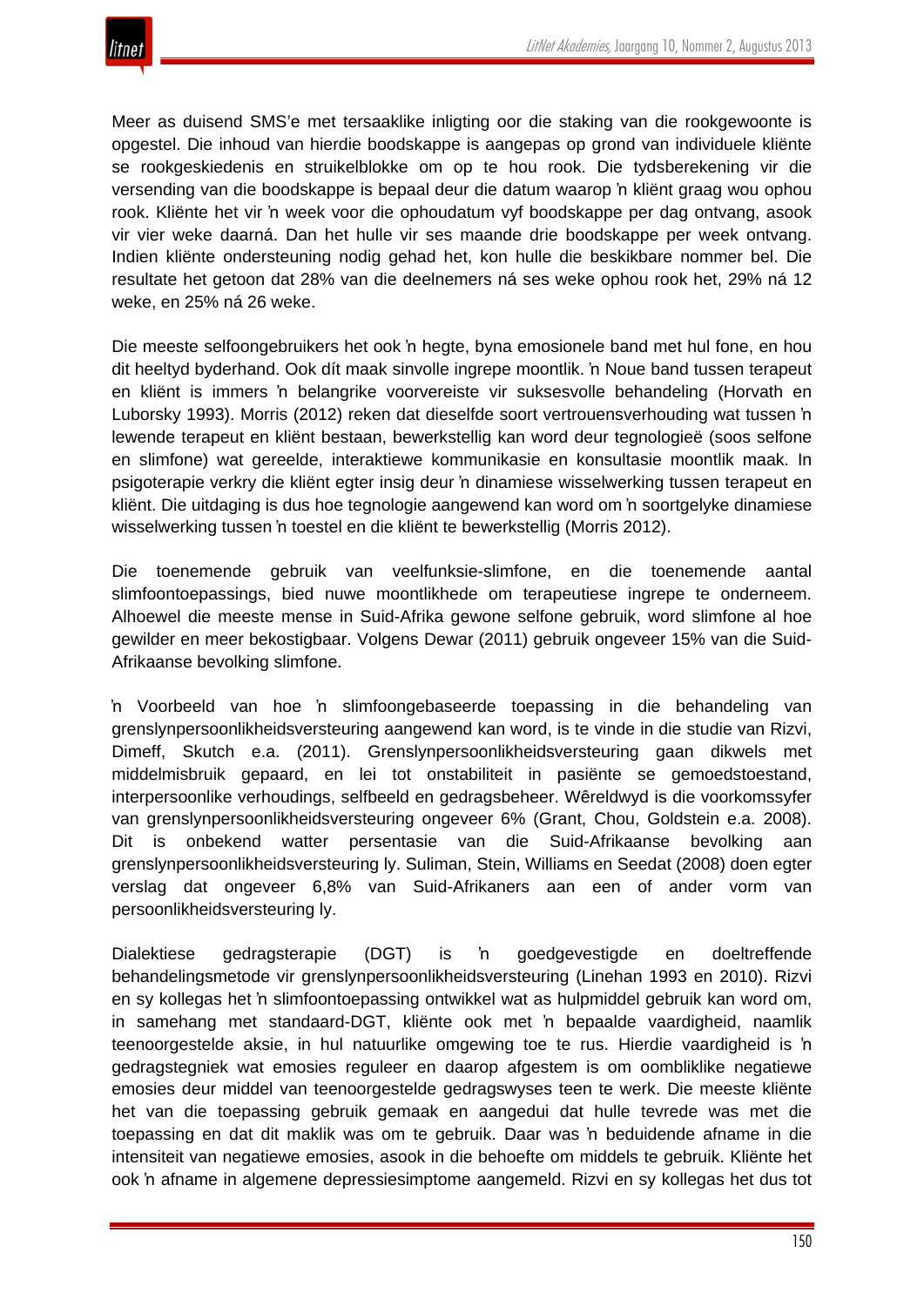

die gevolgtrekking gekom dat slimfoontoepassings doeltreffende hulpmiddels kan wees wanneer 'n kliënt nie direkte toegang tot sielkundige dienste het nie. In Suid-Afrika is daar egter nog geen navorsing in hierdie verband onderneem nie.

Op hulle beurt het Morris, Kathawala, Leen e.a. (2010) ook 'n slimfoongebaseerde toepassing ontwikkel. Dié toepassing berus op die beginsels van kognitiewe gedragsterapie ten einde emosionele bewustheid en selfregulering, synde belangrike vaardighede by geestesgesonde individue, by kliënte te bewerkstellig. Die toepassing moedig kliënte aan om daagliks met behulp van 'n raakskerm hul emosies en emosievlakke aan te meld. Dan word terapeutiese oefeninge op grond van kognitiewe gedragsbeginsels verskaf om kliënte hul negatiewe emosievlakke te help reguleer. Na afloop van hul studie het Morris en haar kollegas bevind dat die toepassing tot 'n toename in emosionele bewustheid en beter streshanteringsvaardighede bygedra het.

#### *2.4 Faktore wat tegnologie-gebaseerde terapie kan beïnvloed*

Die doeltreffendheid van ingrepe deur middel van mobiele tegnologie kan deur verskeie faktore beïnvloed word, soos kliënte se ouderdom, tegnologiese geletterdheid en taalvaardigheid, bepaalde etiese aspekte, asook praktykstandaarde.

Wat ouderdom betref, is jonger kliënte gewoonlik meer ontvanklik vir ingrepe deur mobiele tegnologie as ouer kliënte, wat daartoe kan lei dat gedragsverandering wat deur mobiele tegnologie teweeggebring word, meer blywend is by jonger kliënte (Franklin e.a. 2006; Obermayer, Riley, Asif en Jean-Mary 2004; Weitzel e.a. 2007). Daar is egter bewyse dat middeljarige en ouer volwassenes wél ook ontvanklik kan wees vir, en baat vind by, sulke ingrepe (Atienza, King, Oliveria e.a. 2008; King, Ahn, Oliveria e.a. 2008). Die verskaffing van ingrepe deur mobiele tegnologie aan bejaarde persone hou egter unieke uitdagings in ten opsigte van die ontwikkeling van die ingreep, motivering van kliënte, en fisiese beperkinge (Arning en Ziefle 2007; Sterns 2005).

Die vlak van tegnologiese geletterdheid en taalvaardigheid sal ook oordink moet word voordat doeltreffende ingrepe sal kan geskied. In Suid-Afrika kan dít 'n probleem wees, aangesien geletterdheidsvlakke onder veral die laer sosio-ekonomiese groepe swak is. 'n Bykomende probleemgebied is dat daar in Suid-Afrika 11 amptelike landstale is, wat dit moeilik, en in sommige gevalle selfs onmoontlik, maak om dienste in kliënte se moedertaal te lewer. (Dít geld natuurlik ook die tradisionele model van individuele psigoterapie.)

In tradisionele vorme van psigoterapie is praktyk-etiek en -standaarde ook meer voor die hand liggend as in psigoterapie deur middel van moderne tegnologie. In Suid-Afrika swyg die handleiding van die Gesondheidsberoepsraad van Suid-Afrika (Gesondheidsberoepsraad van Suid-Afrika 2010) byvoorbeeld tot dusver nog oor praktyketiek en -standaarde ten opsigte van die gebruik van moderne tegnologie. Problematiese aspekte wat aandag verg, sluit die volgende in: Hoe kan die handhawing van volkome vertroulikheid verseker word? Is die ontvanger van psigoterapie deur middel van mobiele tegnologie deurgaans dieselfde kliënt? Hoe kan inligting wat die kliënt elektronies verskaf, veilig bewaar word? Watter vorme van sielkundige probleme of geestesiekte kan deur moderne tegnologie behandel word, en watter nie? Vir watter ouderdomsgroepe is hierdie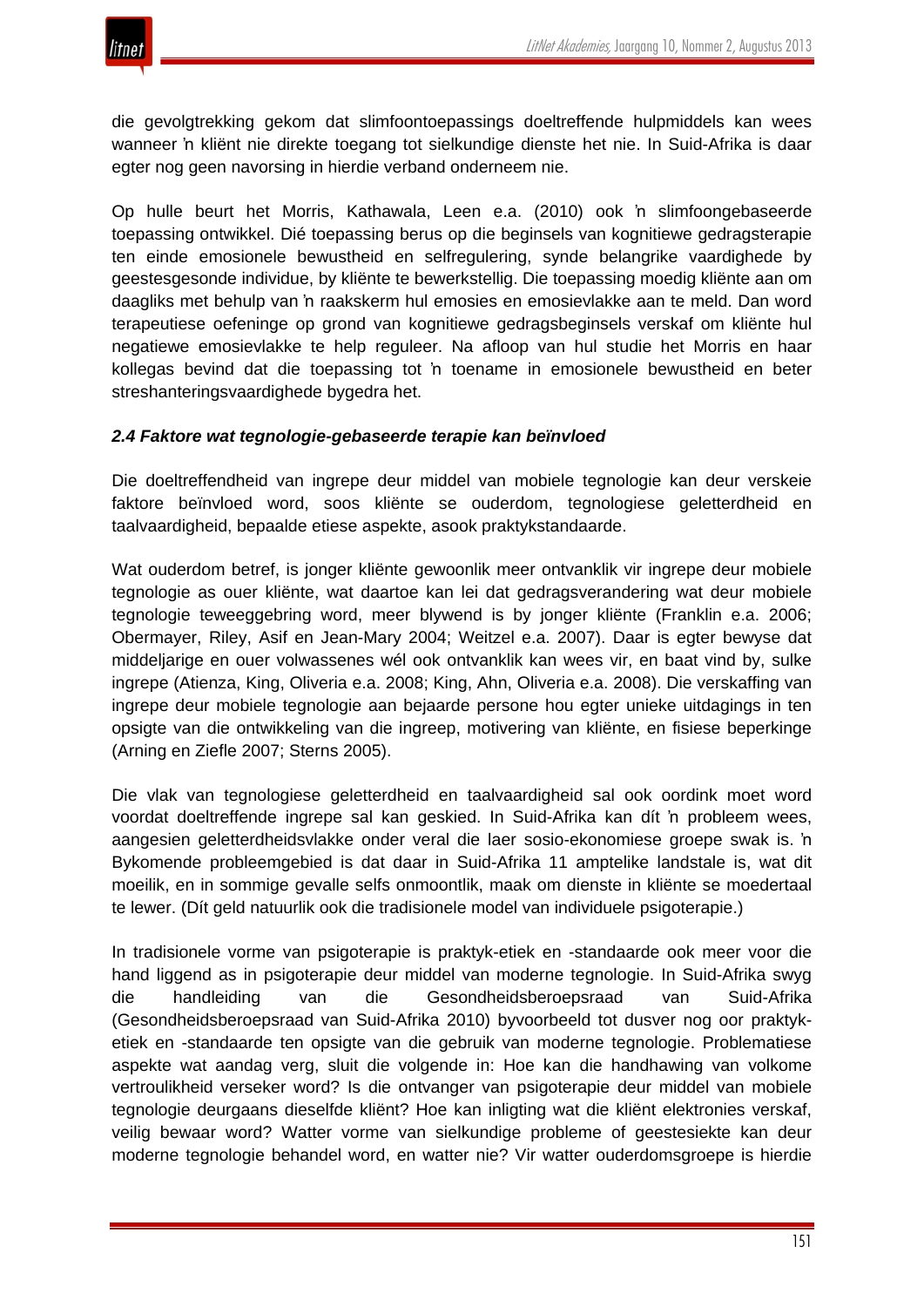

soort psigoterapie geskik? Hoe kan daar verseker word dat diensverskaffers wél binne hul kwalifikasieraamwerk en op hul spesialiteitsgebied funksioneer?

#### **3. Die benutting van nieprofessionele persone**

Die literatuur toon ook dat nieprofessionele persone doeltreffend gebruik kan word vir ingrepe ter bevordering van gesonde gedrag, soos wat etlike studies onder bevolkings van Afro-Amerikaanse afkoms bewys (Eng en Parker 2002). Die kern van sulke intervensiemodelle is dat die nieprofessionele persone wat die ingrepe onderneem, uit die gemeenskap kom wat bedien word, en dus meer geloofwaardig sal wees.

'n Voorbeeld is die studie deur Crosby, DiClemente, Charnigo e.a. (2009), wat ondersoek ingestel het na die doeltreffendheid van 'n kort, kliniekgebaseerde program wat die beoefening van veiliger seks wou bevorder by jong mans wat pas met 'n seksueel oordraagbare siekte gediagnoseer is. 'n Nieprofessionele gesondheidsadviseur wat opgelei is om die intervensie te onderneem, het die program eenmalig vir die proefgroep aangebied. Die adviseur was 'n jong swart man wat in dieselfde gebied as die kliënte grootgeword en gewoon het. Die resultate van die studie het daarop gedui dat, in vergelyking met die kontrolegroep, mans in die proefgroep (i) meer geneig was om aan te meld dat hulle kondome gebruik, (ii) minder geneig was om verdere seksueel oordraagbare siektes op te doen, (iii) aangemeld het dat hulle minder seksmaats gehad het, en ook (iv) minder aan onbeskermde seksdade meegedoen het. Crosby en sy kollegas het dus tot die gevolgtrekking gekom dat kort, kliniekgebaseerde ingrepe deur nieprofessionele persone moontlik doeltreffend aangewend kan word in die bevordering van gesonder seksuele gedrag.

Die voordele van sulke programme is dat dit kort is en 'n gedeelte van die gemeenskap kan bereik wat gewoonlik van sodanige terapeutiese ingrepe uitgesluit word. In die veelkulturele Suid-Afrikaanse verband kan die benutting van nieprofessionele persone uit die betrokke gemeenskappe moontlik 'n waardevolle bydrae tot ingrepe lewer, aangesien hulle die ingrepe in die teikenkliënte se moedertaal kan aanbied.

Ouers se betrokkenheid by tradisionele kinderpsigoterapie is ook lank reeds standaardprosedure (Weisz 2004). As nieprofessionele persone kan ouers dus ook 'n rol speel in die verskaffing van behandelingsprogramme aan ander ouers en gesinne, asook aan hul eie kinders (Hoagwood, Cavaleri, Olin e.a. 2010). 'n Voorbeeld hiervan is te vinde in die studie deur Turrisi, Jaccard, Taki e.a. (2001), wat ondersoek ingestel het na die doeltreffendheid van 'n ingreep om die omvang van drankmisbruik by eerstejaarkollegestudente te verminder. Ouers is toegerus met 'n handleiding met riglyne en instruksies vir die ingreep, wat in die tyd tussen skoolverlating en die aanvang van kollegeopleiding onderneem is. In vergelyking met 'n kontrolegroep het die studente wat die ingreep ontvang het, beduidend meer positiewe uitkomste ten opsigte van drankgebruik getoon.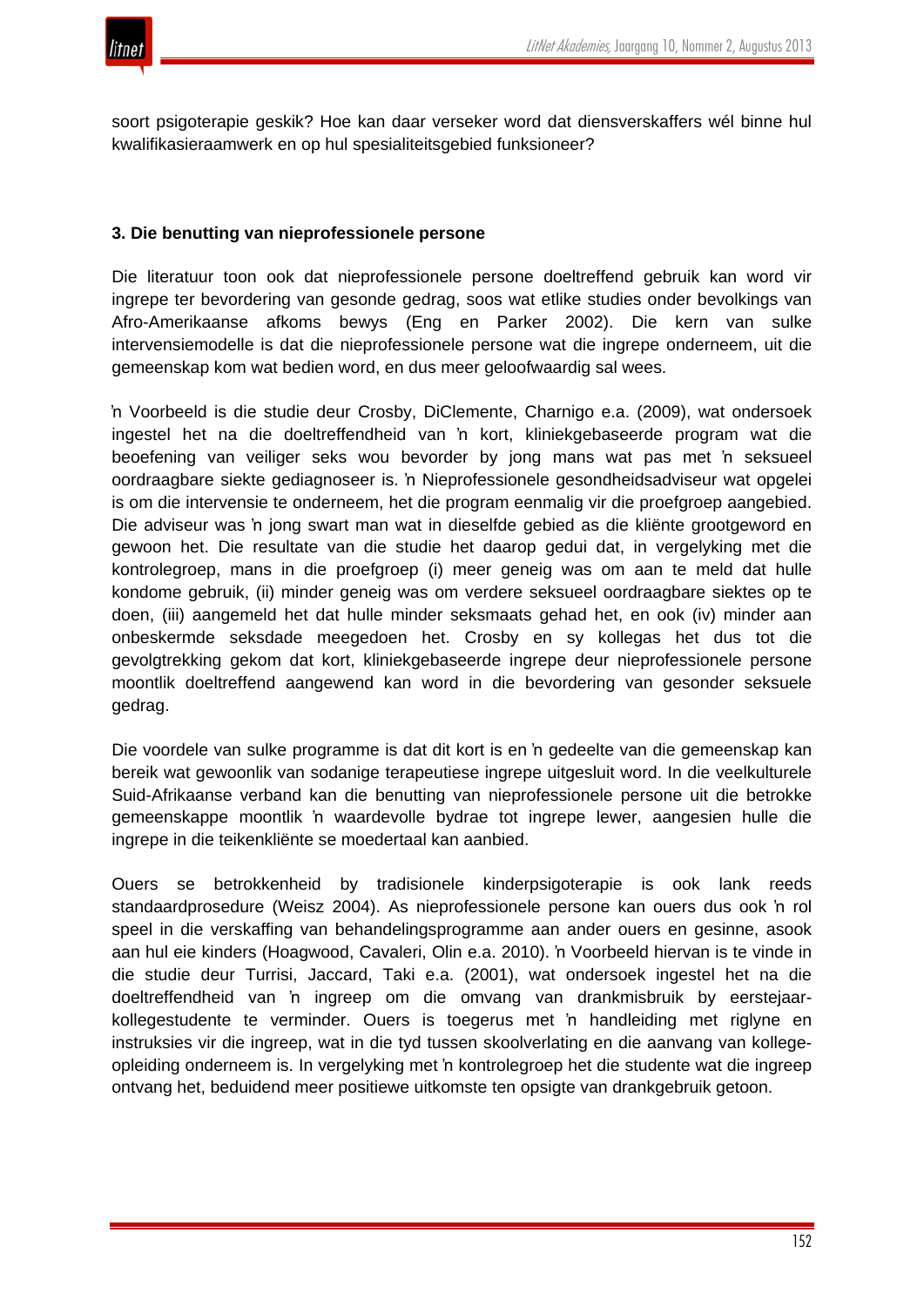# **4. Selfhulp**

Veral oorsee bestaan die selfhelpbeweging in geestesgesondheid reeds jare lank. Selfhelpingrepe maak onder andere gebruik van mediahulpmiddels soos klankopnames, boeke, video's en die internet. Verskeie selfhelpboeke (ook bekend as biblioterapie) is byvoorbeeld beskikbaar vir 'n verskeidenheid geestesgesondheidsprobleme, waaronder angsversteurings, depressie, eetversteurings, seksuele wanfunksionering, slaapversteurings en alkoholisme (Harwood en L'Abate 2010).

'n Voorbeeld van 'n selfhelpingreep vir paniekversteurings oor die internet is dié van Richards en Alvarenga (2002). Die ingreep bestaan uit vyf modules wat inligting verskaf oor (i) die aard van paniek; (ii) die oorsake en gevolge van paniek; (iii) die kognitiewe, fisiologiese en gedragskomponente van paniek, en die wisselwerking daartussen; (iv) negatiewe selfbeoordeling en katastrofering, en (v) strategieë om paniekaanvalle te hanteer. Richards en Alvarenga het bevind dat deelnemers aan hierdie ingreep 'n beduidende afname getoon het in die gereeldheid van paniekaanvalle, asook in die ervaring van ongemak tydens hierdie aanvalle.

Volgens Harwood en L'Abate (2010) is self- en professionele hulp 'n kontinuum wat strek van een uiterste, waar die persoon volkome onafhanklik optree, sonder enige hulp van 'n professionele persoon, tot die ander uiterste, waar die persoon algeheel afhanklik is van professionele hulp – met 'n verskeidenheid moontlikhede tussen hierdie twee uiterstes. Hulle meen dus dat selfhulp onderverdeel kan word in: (i) selfhulp met weinig indien enige hulp van ander vrywilligers; (ii) selfhulp met deeltydse semiprofessionele hulp; (iii) selfhulp met deeltydse professionele hulp; (iv) en selfhulp met voltydse professionele hulp. Dit is dus duidelik dat selfhulp moontlik 'n groot rol in die bevordering van geestesgesondheid in Suid-Afrika kan speel, aangesien dit verskeie kliëntepopulasies kan bereik. Verskillende wetenskaplike en professionele dissiplines kan betrek word en persone van verskillende vlakke van professionele opleiding, van professionele persone met akademiese kwalifikasies tot vrywilligers met hoërskoolopleiding, kan benut word.

Die probleem is egter dat daar dikwels 'n gaping tussen privaat praktisyns se werk en selfhulp bestaan. Die meeste praktisyns probeer nie eens om kliënte ná terapie by verdere selfhelpprogramme te betrek wat bedoel is om nuwe, terapeuties verworwe vaardighede te versterk of te ontwikkel nie. Dit is heel moontlik daaraan te wyte dat die professionele opleiding van sielkundiges weinig, indien enige, aandag aan selfhulp skenk (Harwood en L'Abate 2010).

Alhoewel min voorbeelde van selfhelpingrepe in Suid-Afrika gevind kon word, is daar wel die Suid-Afrikaanse Federasie vir Geestesgesondheid (SAFG) wat individue en groepe in die gemeenskap bystaan om selfhelp- en ondersteuningsgroepe te vorm en om opvoedkundige leesstof oor geestesgesondheid en psigiatriese versteurings voor te berei en te versprei (Suid-Afrikaanse Federasie vir Geestesgesondheid 2012). Ondersteuningsgroepe wat onder die sambreel van die SAFG val, sluit in ondersteuningsgroepe vir Asperger-sindroom, outisme, en angs en depressie.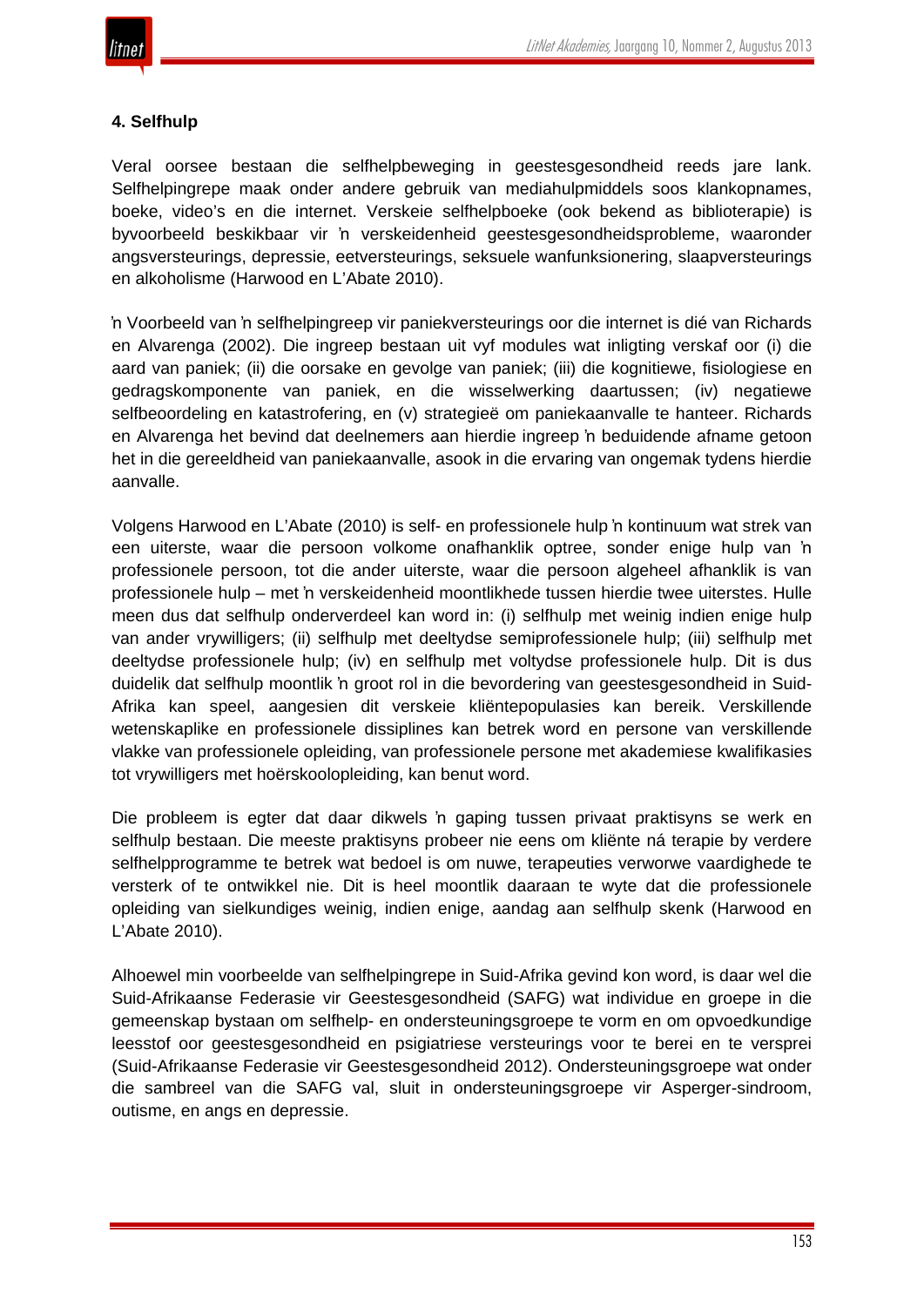

#### **5. Radio en televisie**

Radio en televisie bied die potensiaal om sekere soorte ingrepe te onderneem en groepe te bereik wat gewoonlik nie met tradisionele terapeutiese benaderings bereik kan word nie. Sosiale verandering kan byvoorbeeld bewerkstellig word deur opvoedkundige beginsels by vermaaklikheidsprogramme op radio of televisie in te sluit. Kwessies wat op hierdie manier aangeroer kan word, is onder andere gesinsbeplanning, volwassenegeletterdheid, MIV/Vigsvoorkoming, seksopvoeding en ouerleiding (Singhal, Cody, Rogers en Sabido 2003).

'n Voorbeeld van die gebruik van radio om gedragsverandering teweeg te bring is die studie van Smith, Downs en Witte (2007). Hulle het ondersoek ingestel na die invloed van 'n radiodrama op die gedragsvoornemens van 'n groep Ethiopiërs ten opsigte van die voorkoming van MIV-oordrag. Die resultate het getoon dat deelnemers se opvattings oor hul persoonlike doeltreffendheid in Vigs-voorkoming sterker was, en dus aanleiding gegee het tot die voorneme om minstens een voorkomende gedragswyse te openbaar.

Sanders, Montgomery en Brechman-Toussaint (2000) het weer die invloed van 'n televisiereeks van 12 episodes op ontwrigtende gedrag by jong kinders asook op gesinsaanpassing ondersoek. In vergelyking met 'n kontrolegroep het ouers in die proefgroep beduidend minder ontwrigtende gedragswyses by hul kinders opgemerk en self ook beduidend hoër vlakke van bekwaamheid as ouers ervaar. Hierdie positiewe uitkomste is ses maande ná die ingreep steeds aangemeld.

# **6. Die multimodale model en professionele opleiding**

Hierdie artikel voer aan dat die tradisionele individuele model van psigoterapie in Suid-Afrika tot 'n multimodale model uitgebrei behoort te word. Aangesien individuele psigoterapie steeds die standaardmetode vir die verskaffing van sielkundige en geestesgesondheidsdienste in Suid-Afrika is, is die uitdaging om van hierdie diensleweringsmodel as uitgangspunt na 'n multimodale model te beweeg. So 'n model kan ook ander, nietradisionele metodes van dienslewering insluit en groter gedeeltes van verskillende bevolkings bedien.

Chipps, Ramlall en Mars (2012) het voorstelle gemaak as voorvereistes vir die suksesvolle implementering van 'n telepsigiatriemodel in die Suid-Afrikaanse konteks. Voordat met die ontwikkeling van 'n multimodale model vir die sielkunde begin word, kan daar moontlik met vrug na hierdie voorstelle gekyk word. Dit sluit in:

- 1. 'n Situasionele ontleding en behoeftebepaling.
- 2. 'n Evaluering van die uitvoerbaarheid, volhoubaarheid, voordele en nadele van die model.
- 3. Strategiese beplanning vir die implementering van die model.
- 4. Evaluering van infrastruktuur.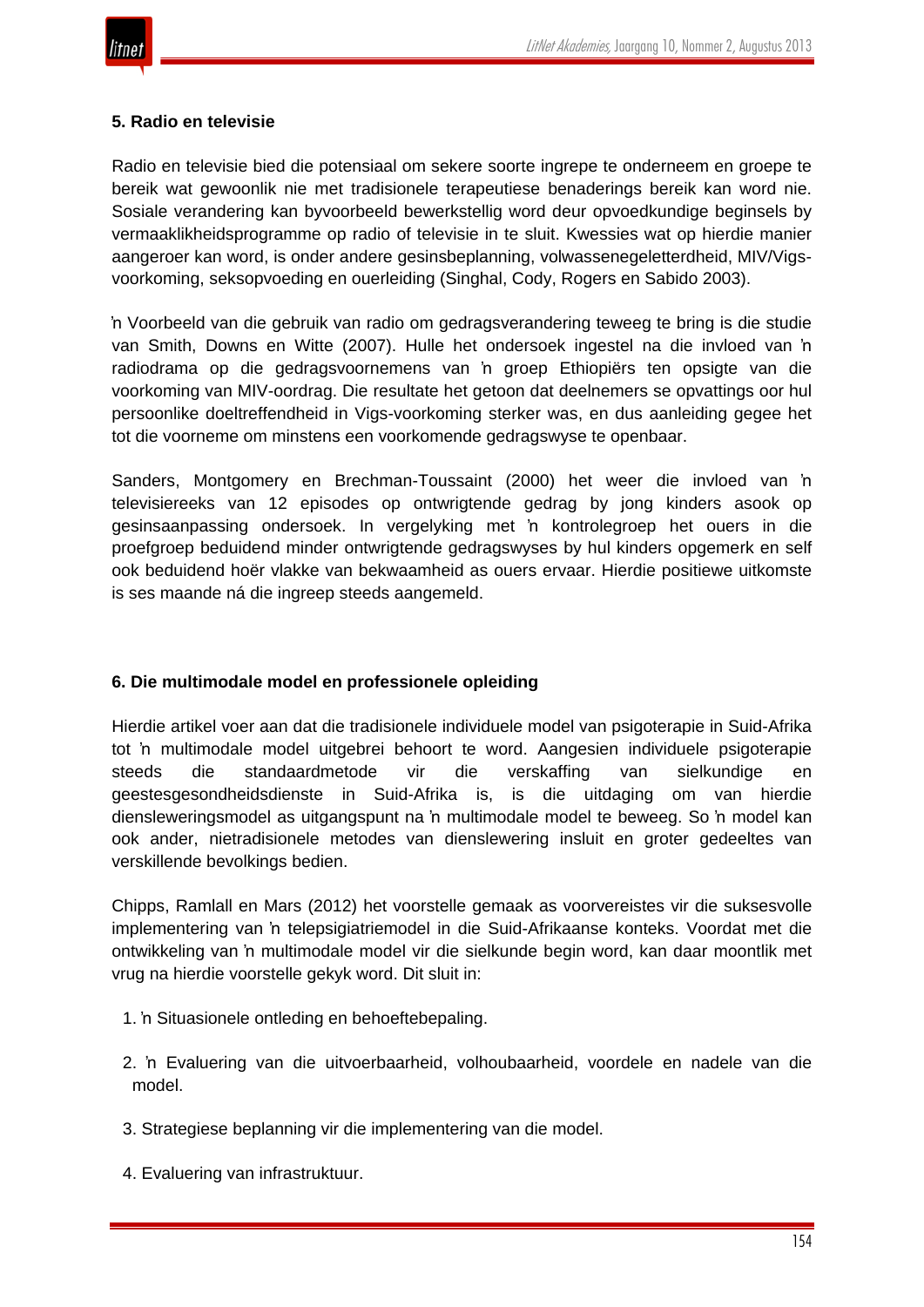

- 5. Kosteprojeksies.
- 6. Opleiding van alle betrokkenes ten einde die model te kan ondersteun.
- 7. Monitering en beplanning vir die evaluering van die effektiwiteit van die model.

Om 'n multimodale model van dienslewering in Suid-Afrikaanse geestesgesondheidsverband te verwesenlik, is verdere navorsing egter noodsaaklik om, net soos op die gebied van mgesondheid (Van Heerden, Tomlinson en Swartz 2012), 'n grondslag van empiriese bewyse te lê wat die doelmatigheid en kostedoeltreffendheid van hierdie soort ingrepe sal ondersteun. In Suid-Afrika kan sulke navorsing natuurlik eers onderneem word indien 'n multimodale model van dienslewering 'n werklikheid word. Die professionele opleiding van studente in die geestesgesondheidsektor (sielkunde, psigiatrie, maatskaplike werk) maak egter nie tans vir so 'n model voorsiening nie. Problematiese aspekte is die kwessie van akkreditasie, asook beheer oor wie watter dienste mag lewer.

In die sielkunde word die diensleweringsmodel grootliks deur die akkreditasie van professionele opleidingsprogramme bepaal. 'n Multimodale model wat ook ander diensleweringsmetodes benewens tradisionele psigoterapie insluit, is nie 'n akkreditasievereiste van die Gesondheidsberoepsraad van Suid-Afrika nie (Gesondheidsberoepsraad van Suid-Afrika 2010). Indien navorsers nuwe diensleweringsmodelle sou ontwikkel, is daar dus geen waarborg dat hierdie modelle in die praktyk toegepas sal word nie.

In 'n multimodale model kan ingrepe ook moontlik onderneem word deur nieprofessionele persone wat nié by die Gesondheidsberoepsraad van Suid-Afrika geregistreer is nie. Dít hou weer bepaalde implikasies vir toesig oor, en beheer van, sodanige ingrepe in. Aan die een kant is dit noodsaaklik dat streng beheer oor die standaard van professionele dienslewering gehandhaaf word, maar aan die ander kant sal die Gesondheidsberoepsraad moet voorsiening maak vir kategorieë van nieprofessionele dienslewering, hetsy onder toesig van professionele praktisyns of van die Beroepsraad self.

#### **7. Samevatting**

Die hoofklem van hierdie artikel is dat die gebruik van mobiele tegnologie en ander nietradisionele metodes vir die verskaffing van sielkundige en geestesgesondheidsdienste voortaan 'n belangrike rol kan speel om die geestesiektelas in Suid-Afrika te verlig. Op internasionale mediese gebied het die begrippe e-gesondheid (*e-health*) en m-gesondheid (*m-health*) reeds ingang gevind, met laasgenoemde as produk van eersgenoemde. Egesondheid behels tradisionele aanlyn of lessenaar telemediese stelsels, terwyl mgesondheid die net wyer span om ook draadlose en mobiele tegnologie soos sel- en slimfone in te sluit (Kyriacou, Pattichis, Pattichis e.a. 2007). Van die moontlike voordele wat in die m-gesondheidstelsel opgemerk word, kan eweneens vir geestesgesondheid geld. Dít sluit in (i) die vinnige verskaffing van kritieke sorg oor geografiese grense heen; (ii) buigsame en vinnige toegang tot kundige voorligting; (iii) interaktiewe konsultasie en kommunikasie; (iv) toenemende bemagtiging met, en beter bestuur van, kundigheid, veral in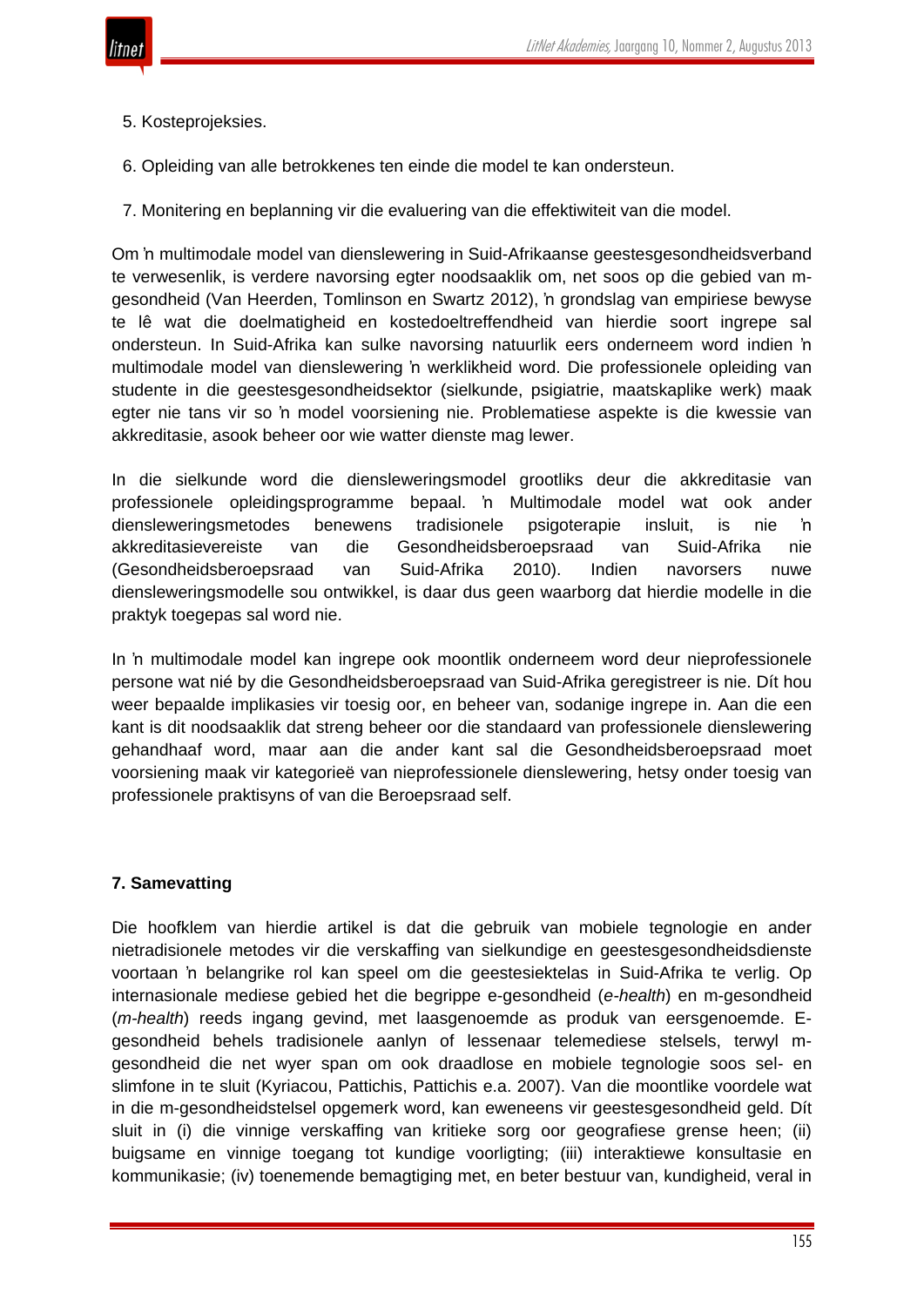

landelike en diensarm gebiede; (v) persoonlike monitering van vroeë waarskuwingstekens of simptome van 'n verskeidenheid toestande; en (vi) voortdurende monitering om gesonde gedragswyses aan te moedig.

## **Bibliografie**

Andersson, G., J. Bergström, F. Hollandäre, P. Carlbring, V. Kaldo en l. Ekselius. 2005. Internet-based self-help for depression: Randomised controlled trial. *British Journal of Psychiatry*, 187:456–61.

Andersson, G. en P. Cuijpers. 2009. Internet-based and other computerised psychological treatments for adult depression: A meta-analysis. *Cognitive Behaviour Therapy,* 38:196–205. DOI:10.1080/16506070903318960.

Arning, K. en M. Ziefle. 2007. Understanding age differences in PDA acceptance and performance. *Computers in Human Behavior*, 23:2904–27.

Atienza, A., A. King, B. Oliveria, D. Ahn en C. Gardner. 2008. Using hand-held computer technologies to improve dietary intake. *American Journal of Preventative Medicine*, 34:514–8.

Barak, A., L. Hen, M. Boniel-Nissim en N. Shapira. 2008. A comprehensive review and a meta-analysis of the effectiveness of Internet-based psychotherapeutic interventions. *Journal of Technology in Human Services*, 26:109–60.

Barlow, D.H. (red.). 2011. *The Oxford handbook of clinical psychology*. New York: Oxford University Press.

Bauer S., J. de Niet, R. Timman en H. Kordy. 2010. Enhancement of care through selfmonitoring and tailored feedback via text messaging and their use in the treatment of childhood overweight. *Patient Education and Counseling*, 79:315–9.

Bauer S., M. Moessner, M. Wolf, S. Haug en H. Kordy. 2009. ES[S]PRIT - an Internet-based programme for the prevention and early intervention of eating disorders in college students. *British Journal of Guidance & Counselling,* 37(3):327–36.

Bauer, S., R. Percevic, E. Okon, R. Meermann en H. Kordy. 2003. Use of text messaging in the aftercare of patients with bulimia nervosa. *European Eating Disorders Review*, 11:279–90.

Bauer, M., N. Rasgon, P. Grof, L. Gyulai en T. Glenn. 2005. Does the use of an automated tool for self-reporting mood by patients with bipolar disorder bias the collected data? *Medscape General Medicine*, 7(21):1–7.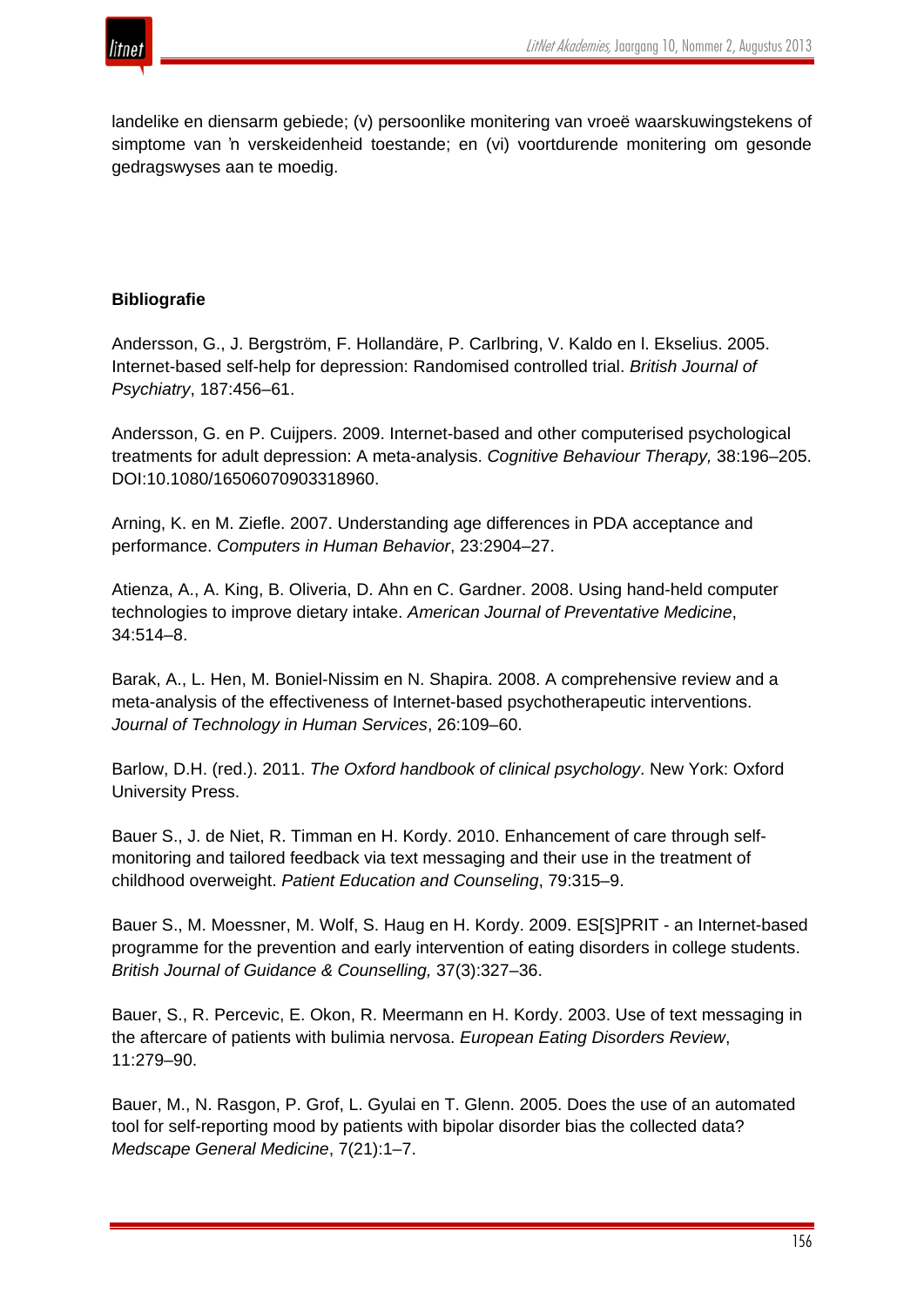

Berger, T., E. Hohl en F. Caspar. 2009. Internet-based treatment for social phobia: A randomized controlled trial. *Journal of Clinical Psychology*, 65(10):1021–35.

Bruning Brown, J., A.J. Winzelberg, L.B. Abascal en C.B. Taylor. 2004. An evaluation of an Internet-delivered eating disorder prevention program for adolescents and their parents. *Journal of Adolescent Health*, 35:290–6.

Carlbring, P. en G. Andersson. 2006. Internet and psychological treatment. How well can they be combined?*Computers in Human Behavior*, 22:545–53.

Carlbring, P., T. Furmark, J. Steczko, L. Ekselius en G. Andersson. 2006. An open study of Internet-based bibliotherapy with minimal therapist contact via e-mail for social phobia. *Clinical Psychologist*, 10:30–8.

Carlbring, P., M. Gunnarsdottir, L. Hedensjo, G. Anderrson, L. Ekselius en T. Furmark. 2007. Treatment of social phobia: Randomised trial of internet-delivered cognitive-behavioural therapy with telephone support. *British Journal of Psychiatry*, 190:123–8.

Chester, A. en C.A. Glass. 2006. Online counseling: A descriptive analysis of therapy services on the Internet. *British Journal of Guidance and Counselling*, 34:145–60.

Chipps, J., S. Ramlall en M. Mars. 2012. A telepsychiatry model to support psychiatric outreach in the public sector in South Africa. *African Journal of Psychiatry*, 15:264–70.

Christensen, H., K.M. Griffiths en A.F. Jorm. 2004. Delivering interventions for depression by using the Internet: Randomised controlled trail. *British Medical Journal*, 328(7):265–8.

Crosby, R., R.J. DiClemente, R. Charnigo, G. Snow en A. Troutman. 2009. A brief, clinicbased, safer sex intervention for heterosexual African American men newly diagnosed with an STD: A randomized controlled trial. *American Journal of Public Health*, 99:S96–S103.

Dewar, C. 2011. Trial wireless intelligence analysis. http://www.wirelessintelligence.com/analysis/2012/05/operators-see-smartphonesbeginning-to-dominate-handset-sales (16 Julie 2012 geraadpleeg).

DiClemente, R.J., R.A. Crosby en M. Kegler (reds.). 2009. *Emerging theories in health promotion practice and research*. San Francisco, Kalifornië: Jossey-Bass Wiley.

Eng, E. en E. Parker. 2002. Natural helper models to enhance a community's health and competence. In DiClemente e.a. (reds.) 2009.

Franklin, V.L., A. Waller, C. Pagliari en S.A. Greene. 2006. A randomized controlled trial of Sweet Talk, a text-messaging system to support young people with diabetes. *Diabetic Medicine*, 23:1332–8.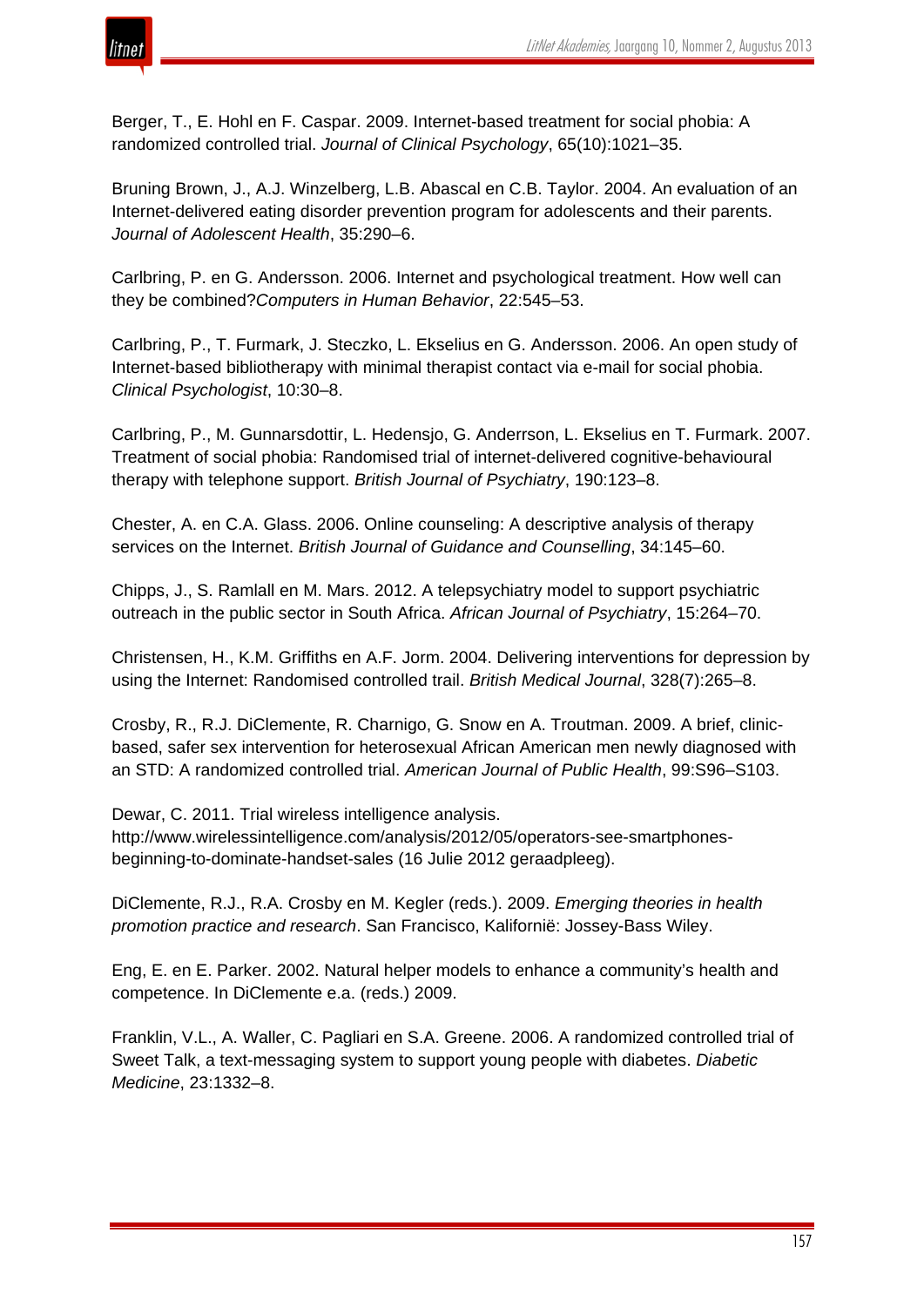

Gesondheidsberoepsraad van Suid-Afrika (HPCSA). 2010. *Handbook for intern psychologists and accredited institutions*. Pretoria.

http://www.hpcsa.co.za/downloads/psychology/intern\_psychology\_hand\_book.pdf (16 Julie 2012 geraadpleeg).

Goldstuck, A. 2012. Number of South African Internet users grows. http://www.timeslive.co.za/local/2012/05/10/number-of-south-african-internet-users-grows (10 Mei 2012 geraadpleeg).

Grant, B.F., S.P. Chou, R.B. Goldstein, B. Huang, F.S. Stinson, T.D. Saha en S.M. Smith. 2008. Prevalence, correlates, disability, and comorbidity of DSM-IV borderline personality disorder: Results from the wave 2 national epidemiologic survey on alcohol and related conditions. *The Journal of Clinical Psychiatry*, 69(4):533–45.

Grohol, J.M. 2004. Online counseling: A historical perspective. In Kraus e.a. (reds.) 2010.

Gulec, H., M. Moessner, A. Mezei, E. Kohls, F. Túry en S. Bauer. 2011. Internet-based maintenance treatment for patients with eating disorders. *Professional Psychology: Research and Practice*, 42(6):479–86.

Gureje, O., V.O. Lasebikan, L. Kola en V.A. Makanjuola. 2006. Lifetime and 12-month prevalence of mental disorders in the Nigerian Survey of Mental Health and Well Being. *British Journal of Psychiatry*, 188:465–71.

Harwood, T.M. en L. L'Abate. 2010. *Self-help in mental health: A critical review*. New York: Springer.

Heinicke, B.E., S.J. Paxton, S.A. McLean en E.H. Wertheim. 2007. Internet-delivered targeted group intervention for body dissatisfaction and disordered eating in adolescent girls: A randomized controlled trial. *Journal of Abnormal Child Psychology*, 35(3):379–91.

Heron, K.E. en J.M. Smyth. 2010. Ecological momentary interventions: Incorporating mobile technology into psychosocial and health behaviour treatments. *British Journal of Health Psychology*, 15:1–39.

Hoagwood, K.E., M.A. Cavaleri, S.S. Olin, B.J. Burns, E. Slaton, D. Gruttadaro en R. Hughes. 2010. Family support in children's mental health: A review and synthesis. *Clinical Child and Family Psychology Review*, 13:1–45.

Horvath, A.O. en L. Luborsky. 1993. The role of the therapeutic alliance in psychotherapy. *Journal of Consulting and Clinical Psychology*, 61(4):561–73.

Hutton, J. 2011. Mobile phones dominate in South Africa. *Telecoms, Nielsen Southern Africa*. http://blog.nielsen.com/nielsenwire/global/mobile-phones-dominate-in-south-africa (27 Junie 2012 geraadpleeg).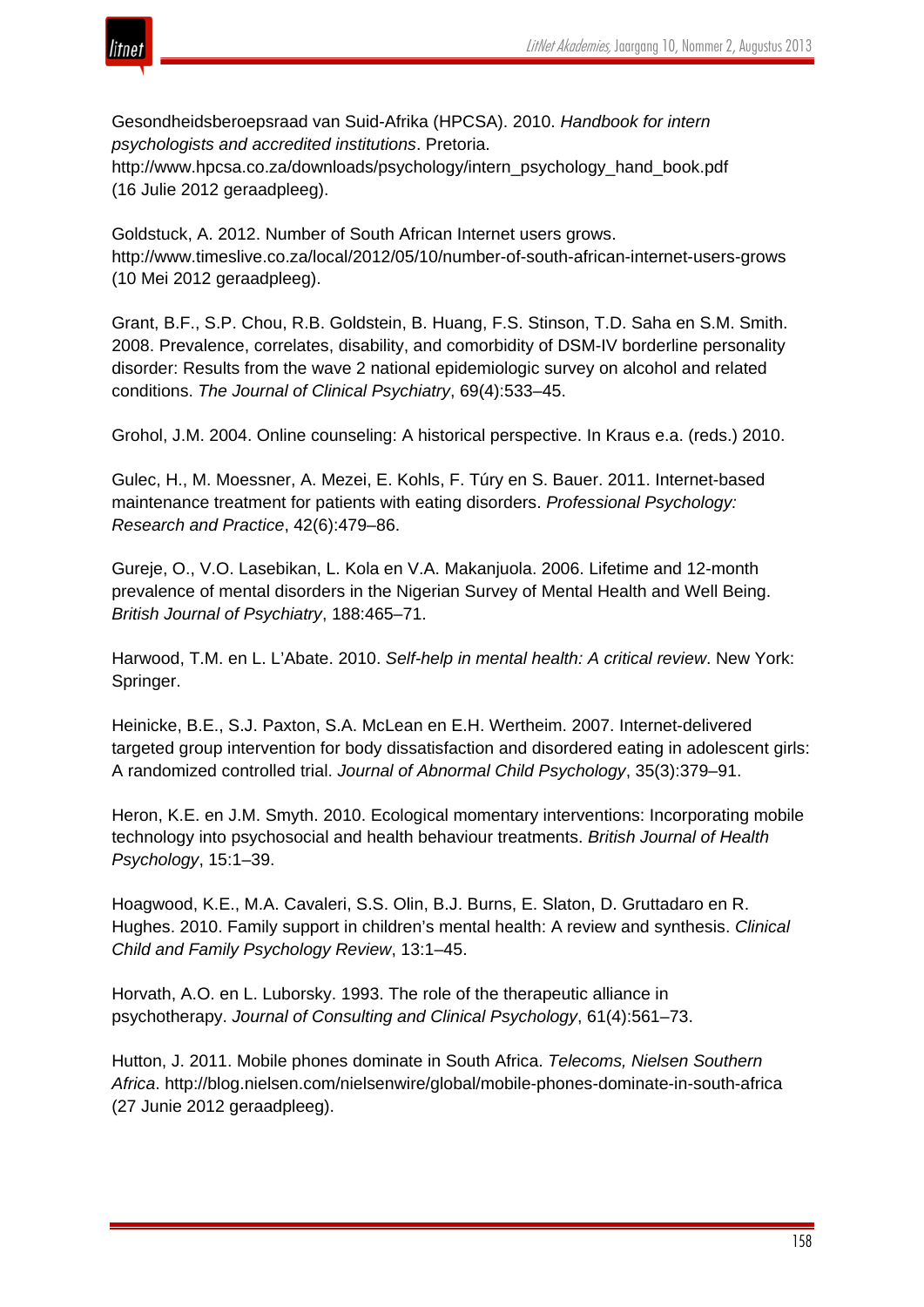

Joo, N. en B. Kim. 2007. Mobile phone short message service messaging for behaviour modification in a community-based weight control programme in Korea. *Journal of Telemedicine and Telecare*, 13:416–20.

Joyce, D. en S. Weibelzahl. 2011. Student counseling services: Using text messaging to lower barriers to help seeking. *Innovations in Education and International Teaching*, 48(3):287–99.

Kazantzis, N., F. Deane en K. Ronan. 2000. Homework assignments in cognitive and behavioral therapy: A meta-analysis. *Clinical Psychology: Science and Practice*, 7:189–202.

Kazantzis, N. en L. L'Abate. 2007. Introduction and historical overview. In Kazantzis en L'Abate (reds.) 2007.

Kazantzis, N. en L. L'Abate (reds.). 2007. *Handbook of homework assignments in psychotherapy: Research, practice, and prevention*. New York: Springer Science and Business Media, LLC.

Kazdin, A.E. en S.L. Blase. 2011. Rebooting psychotherapy research and practice to reduce the burden of mental illness. *Perspectives on Psychological Science*, 6(1):21–37.

Kenardy, J., K. McCafferty en V. Rosa. 2003. Internet-delivered indicated prevention for anxiety disorders: A randomized controlled trail. *Behavioural and Cognitive Psychotherapy,* 31(3):279–89.

—. 2006. Internet-delivered indicated prevention for anxiety disorders: Six-month follow-up. *Clinical Psychologist*, 10:39–42.

King, A.C., D.K. Ahn, B.M. Oliveria, A.A. Atienza, C.M. Castro en C. Gardner. 2008. Promoting physical activity through hand-held computer technology. *American Journal of Preventive Medicine*, 34:138–42.

Kiropoulos, L.A., B. Klein, D.W. Austin, K. Gilson en C. Pier. 2008. Is internet-based CBT for panic disorder and agoraphobia as effective as face-to-face CBT? *Journal of Anxiety Disorders*, 22(8):1273–84.

Kleina, B., J.C. Richards en D.W. Austin. 2006. Efficacy of internet therapy for panic disorder. *Journal of Behavior Therapy and Experimental Psychiatry*, 37:213–38.

Kraus, R., J. Zack en G. Stricker (reds.). 2010. *Online counseling: A handbook for mental health professionals*. San Diego, Kalifornië: Elsevier Academic Press.

Kyriacou, E., M.S. Pattichis, C.S. Pattichis, A. Panayides en A. Pitsillides. 2007. M-health eemergency systems: Current status and future directions. *IEEE Antennas and Propagation Magazine*, 49(1):216–31.

Lamprecht, I. 2012. Groei in selfoon-gebruik bring golf van opheffing. *Die Burger*, 18 Julie, bl. 16.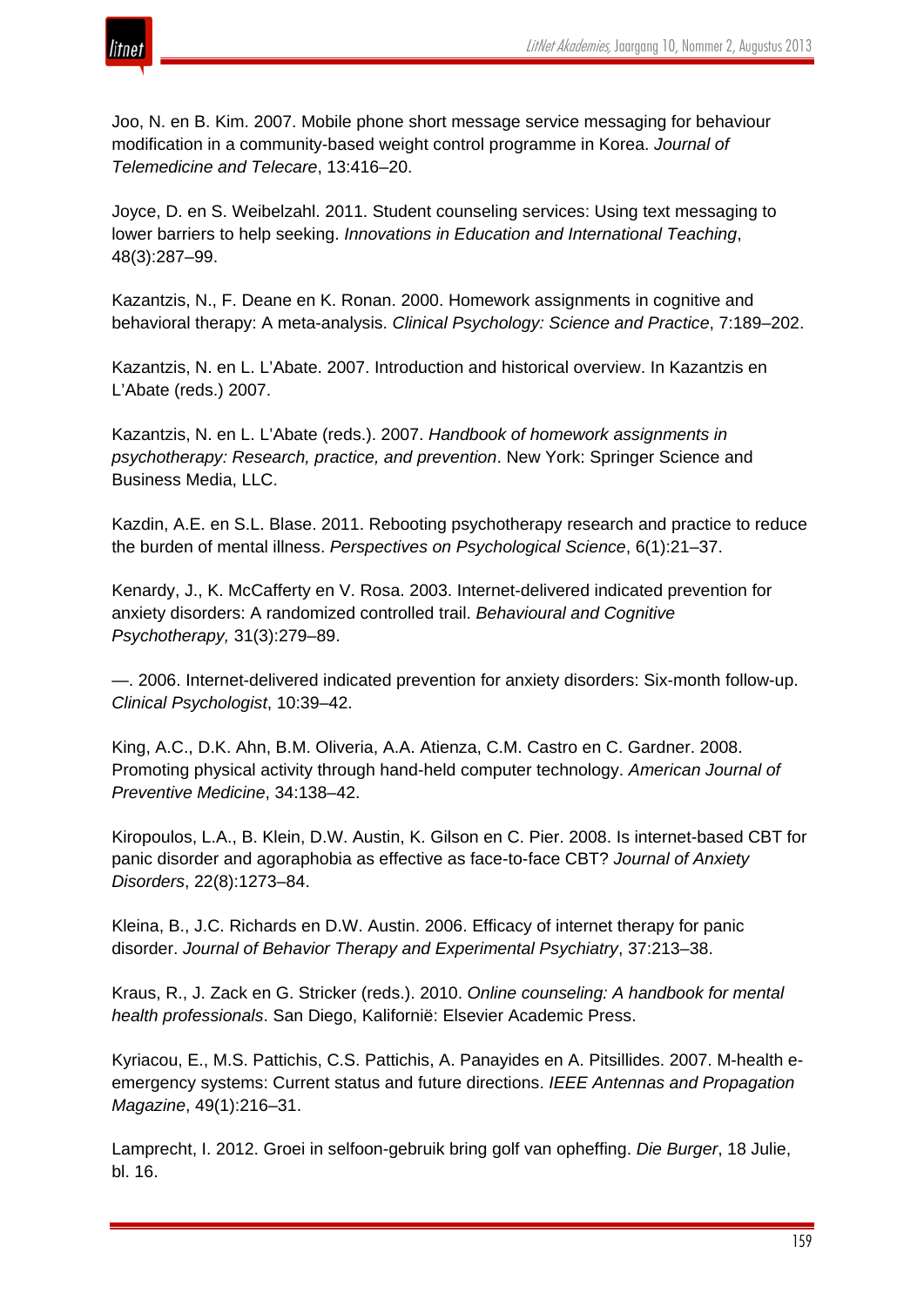



Lester, D. 2006. E-therapy: Caveats from experiences with telephone therapy. *Psychological Reports*, 99:894–6.

Leverich, G.S. en R.M. Post. 1996. Life charting the course of bipolar disorder. *Current Review of Mood and Anxiety Disorders*, 1:48–61.

Lichtenstein, E., S.H. Zhu en G.J. Tedeschi. 2010. Smoking cessation quitlines: An underrecognized intervention success story. *American Psychologist*, 65(4):252–61.

Linehan, M.M. 1993. *Cognitive behavioral treatment of borderline personality disorder.* New York: Guilford Press.

—. 2010. *Dialectical behavior therapy (DBT): Where are we now?* Referaat gelewer by die 1ste internasionale kongres oor grensgevalpersoonlikheidsafwykings, Berlyn, Duitsland.

Lynch, D.J., M.B. Tamburrino en R. Nagel. 1997. Telephone counseling for patients with minor depression: Preliminary findings in a family practice setting. *Journal of Family Practice*, 44:293–8.

Maher, J.E., K. Rohde, C.W. Dent, M.J. Stark, B. Pizacani, M.J. Boysun en P.L. Yepsassis-Zembrou. 2007. Is a statewide tobacco quitline an appropriate service for specific populations? *Tobacco Control*, 16(1):65–70.

March, S., S.H. Spence en C.L. Donovan. 2009. The efficacy of an Internet-based cognitivebehavioral therapy intervention for child anxiety disorders. *Journal of Pediatric Psychology*, 34(5):474–87.

Matthews, M., G. Doherty, J. Sharry en C. Fitzpatrick. 2008. Mobile phone mood charting for adolescents. *British Journal of Guidance & Counselling*, 36(2):113–29.

McKay, J.R., K.G. Lynch, D.S. Shepard en H.M. Pettinati. 2005. The effectiveness of telephone-based continuing care for alcohol and cocaine dependence. *Archives of General Psychiatry,* 62:199–207.

Miller, L. en M. Weissman. 2002. Interpersonal psychotherapy delivered over the telephone to recurrent depressives. A pilot study. *Depression and Anxiety*, 16:114–7.

Mohr, D.C., S.L. Hart, L. Julian, C. Catledge, L. Honos-Webb, L. Vella en E.T. Tasch. 2005. Telephone-administered psychotherapy for depression. *Archives of General Psychiatry*, 62:1007–14.

Mohr, D.C., S.L. Hart en C.M. Marmar. 2006. Telephone-administered cognitive-behavioral therapy for the treatment of depression in a rural primary care clinic. *Cognitive Therapy and Research*, 30:29–37.

Mohr, D.C., W. Likosky, A. Bertagnolli, D.E. Goodkin, J. Van Der Wende en P. Dwyer. 2000. Telephone-administered cognitive-behavioral therapy for the treatment of depressive symptoms in multiple sclerosis. *Journal of Consulting and Clinical Psychology*, 68:356–61.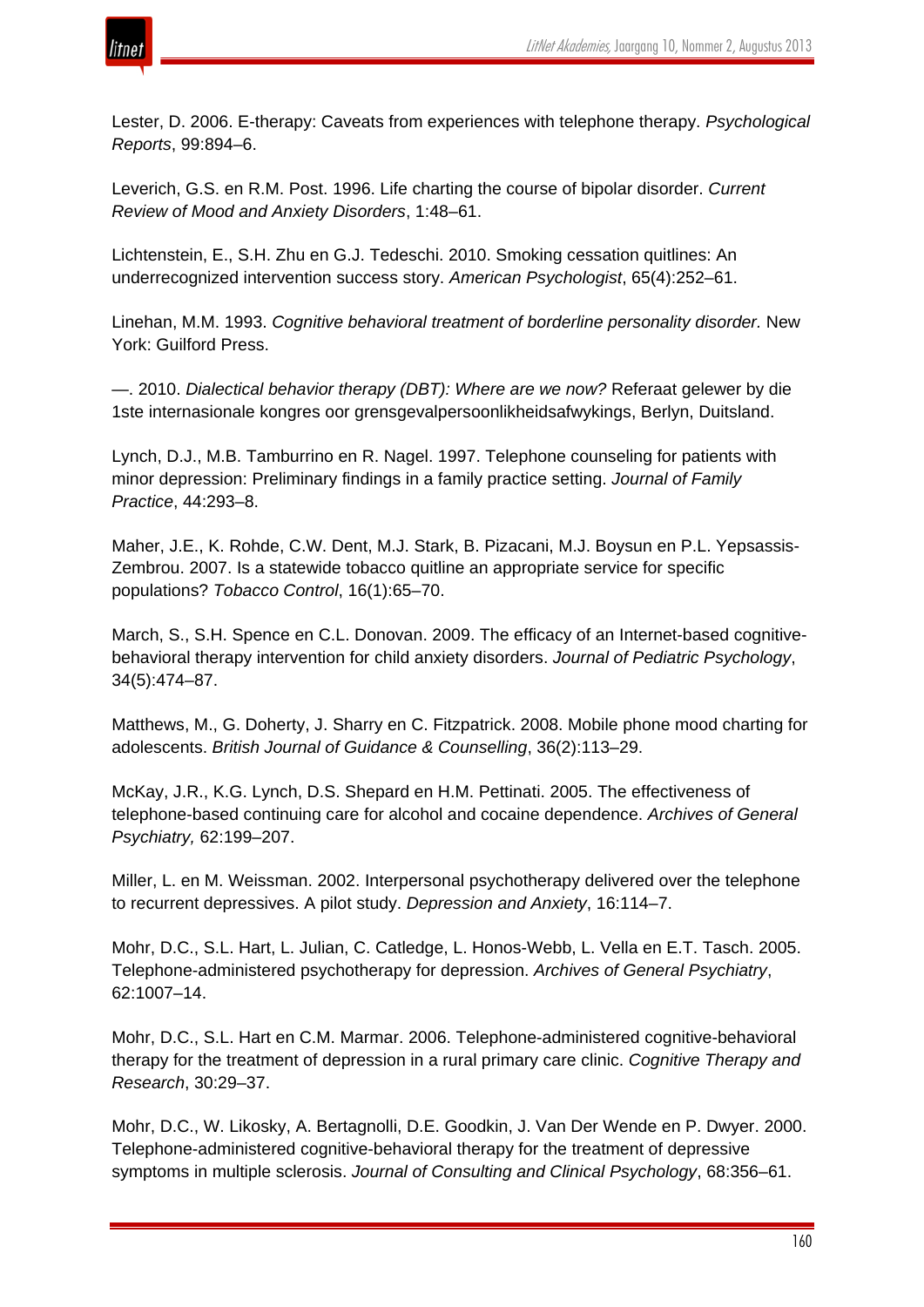

Mohr, D.C., L. Vella, S. Hart, T. Heckman en G. Simon. 2008. The effect of telephoneadministered psychotherapy on symptoms of depression and attrition: A meta-analysis. *Clinical Psychology (New York)*, 15(3):243–53.

Morris, M. 2012. Motivating change with mobile: Seven guidelines. *Interactions*, 19(3):26–31.

Morris, M.E., Q. Kathawala, T.K. Leen, E.E. Gorenstein, F. Guilak, M. Labhard en W. Deleeuw. 2010. Mobile therapy: Case study evaluations of a cell phone application for emotional self-awareness. *Journal of Medical Internet Research*, 12(2):e10. DOI: 10.2196/jmir.1371.

Myers, T.C., L. Swan-Kremeier, S. Wonderlich, K. Lancaster en J.E. Mitchell. 2004. The use of alternative delivery systems and new technologies in the treatment of patients with eating disorders. *International Journal of Eating Disorders*, 36:123–43.

Nathan, P.E. en J.M. Gorman (reds.). 2007. *A guide to treatments that work*. 3de uitgawe. New York: Oxford University Press.

Obermayer, J., W. Riley, O. Asif en J. Jean-Mary. 2004. College smoking-cessation using cell phone text messaging. *Journal of American College Health*, 53:71–8.

O'Kearney, R., M. Gibson, H. Christensen en K.M. Griffiths. 2006. Effects of a cognitivebehavioural Internet program on depression, vulnerability to depression and stigma in adolescent males: A school-based controlled trail. *Cognitive Behaviour Therapy*, 35:43–54.

Orleans, C.T., V.J. Schoenbach, E.H. Wagner, D. Quade, M.A. Salmon, D.C. Pearson en B.H. Kaplan. 1991. Self-help quit smoking interventions: Effects of self-help materials, social support instructions, and telephone counseling. *Journal of Consulting and Clinical Psychology*, 59:439–48.

Patten, S.B. 2003. Prevention of depressive symptoms through the use of distance technologies. *Psychiatric Services*, 54:396–8.

Perini, S., N. Titov en G. Andrews. 2009. Clinician-assisted Internet-based treatment is effective for depression: Randomized controlled trial. *Australian and New Zealand Journal of Psychiatry*, 43(6):571–8.

Petersen, I., A.J. Flisher en A. Bhana. 2010. *Afterword: Cross-cutting issues central to human and economic development in low resourced contexts*. In Petersen, Bhana, Flisher e.a. (reds.) 2010.

Petersen, I., A. Bhana, A.J. Flisher, L. Swartz en L. Richter (reds.). 2010. *Promoting mental health in scarce-resource contexts. Emerging evidence and practice.* Kaapstad: RGN Uitgewery.

Petersen, I., C. Lund en D.J. Stein. 2011. Optimizing mental health services in low-income and middle-income countries. *Current Opinion in Psychiatry*, 24(4):318–23.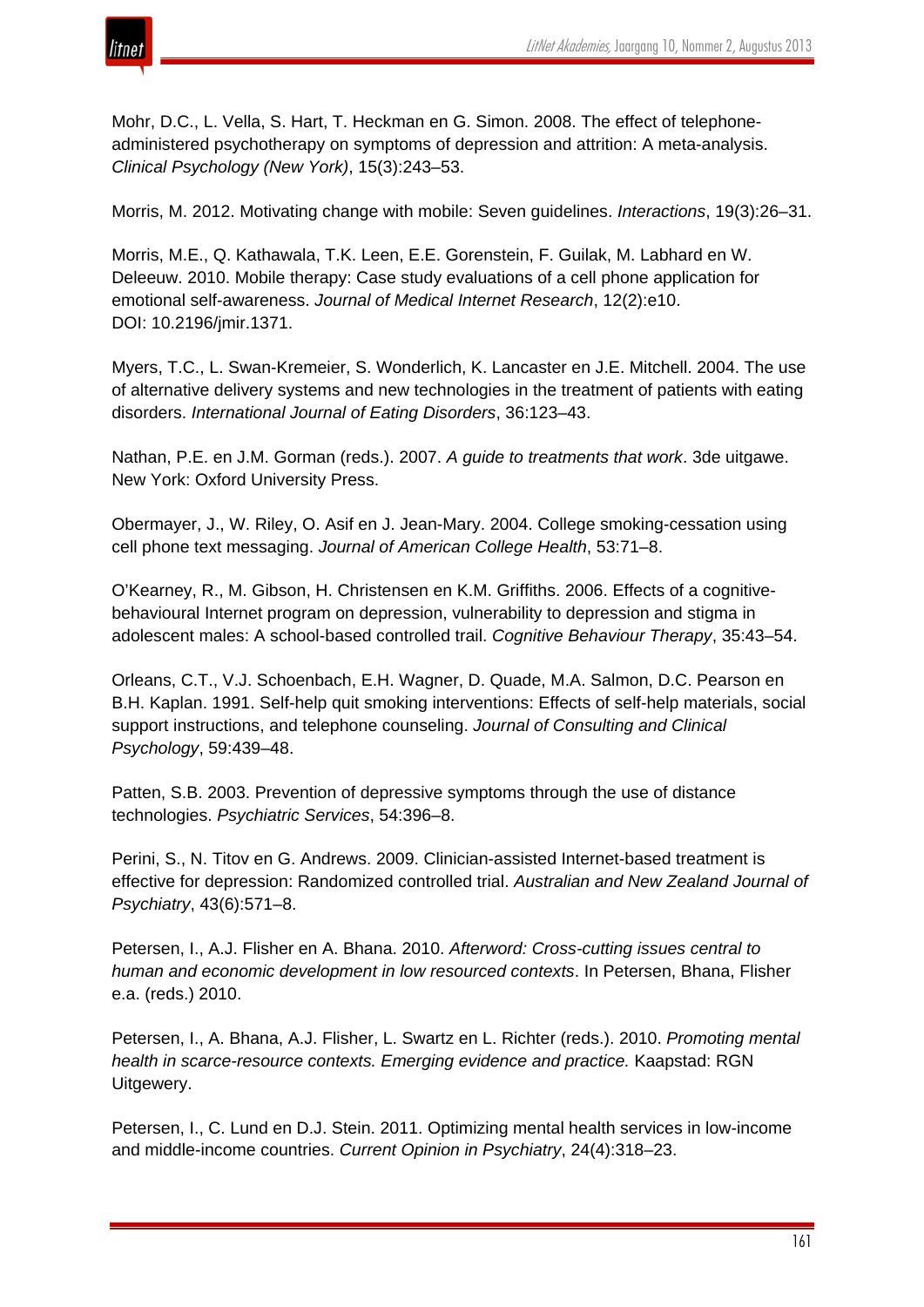

Preziosa A., A. Grassi, A. Gaggioli en G. Riva. 2009. Therapeutic applications of the mobile phone. *British Journal of Guidance and Counselling*, 37(3):313–25.

Pull, C.B. 2006. Self-help Internet interventions for mental disorders. *Current Opinions in Psychiatry*, 19:50–3.

Richards, J.C. en M.E. Alvarenga. 2002. Extension and replication of an Internet-based treatment program for panic disorder. *Cognitive Behaviour Therapy*, 31(5):41–7.

Rizvi, S.L., L.A. Dimeff, J. Skutch, D. Carroll en M.M. Linehan. 2011. A pilot study of the DBT coach: An interactive mobile phone application for individuals with borderline personality disorder and substance use disorder. *Behavior Therapy*, 42:589–600.

Rodgers, A., T. Corbett, D. Bramley, T. Riddell, M. Wills en R.-B. Lin. 2005. Do u smoke after txt? Results of a randomised trial of smoking cessation using mobile phone text messaging. *Tobacco Control*, 14:255–61.

Sanders, M.R., D.T. Montgomery en M.L. Brechman-Toussaint. 2000. The mass media and the prevention of child behavior problems: The evaluation of a television series to promote positive outcomes for parents and their children. *Journal of Child Psychology and Psychiatry*, 41(7):939–48.

Sandgren, A.K. en K.D. McCaul. 2003. Short-term effects of telephone therapy for breast cancer patients. *Health Psychology*, 22:310–5.

Shapiro, J.R., S. Bauer, H. Kordy, R.M. Hamer, D. Ward en C.M. Bulik. 2008. Use of text messaging for monitoring sugar-sweetened beverages, physical activity, and screen time in children: A pilot study. *Journal of Nutrition Education and Behavior*, 40:385–91.

Simon, G.E., E.J. Ludman, S. Tutty, B. Operskalski en M. Von Korff. 2004. Telephone psychotherapy and telephone care management for primary care patients starting antidepressant treatment: A randomized controlled trial. *Journal of the American Medical Association*, 292:935–42.

Singhal, A., M.J. Cody, E.M. Rogers en M. Sabido (reds.). 2003. *Entertainment-education and social change: History, research and practice*. Mahwah, New Jersey: Erlbaum.

Smith, R.A., E. Downs en K. Witte. 2007. Drama theory and entertainment education: Exploring the effects of a radio drama on behavioral intentions to limit HIV transmission in Ethiopia. *Communication Monographs*, 74(2):133–53.

Spek, V., P. Cuijpers, I. Nyklıcek, N. Smits, H. Riper, J. Keyzer en V. Pop. 2008. One-year follow-up results of a randomized controlled clinical trial on internet-based cognitive behavioural therapy for subthreshold depression in people over 50 years. *Psychological Medicine*, 38:635–9.

Sterns, A. 2005. Curriculum design and program to train older adults to use personal digital assistants. *Gerontologist*, 45:828–34.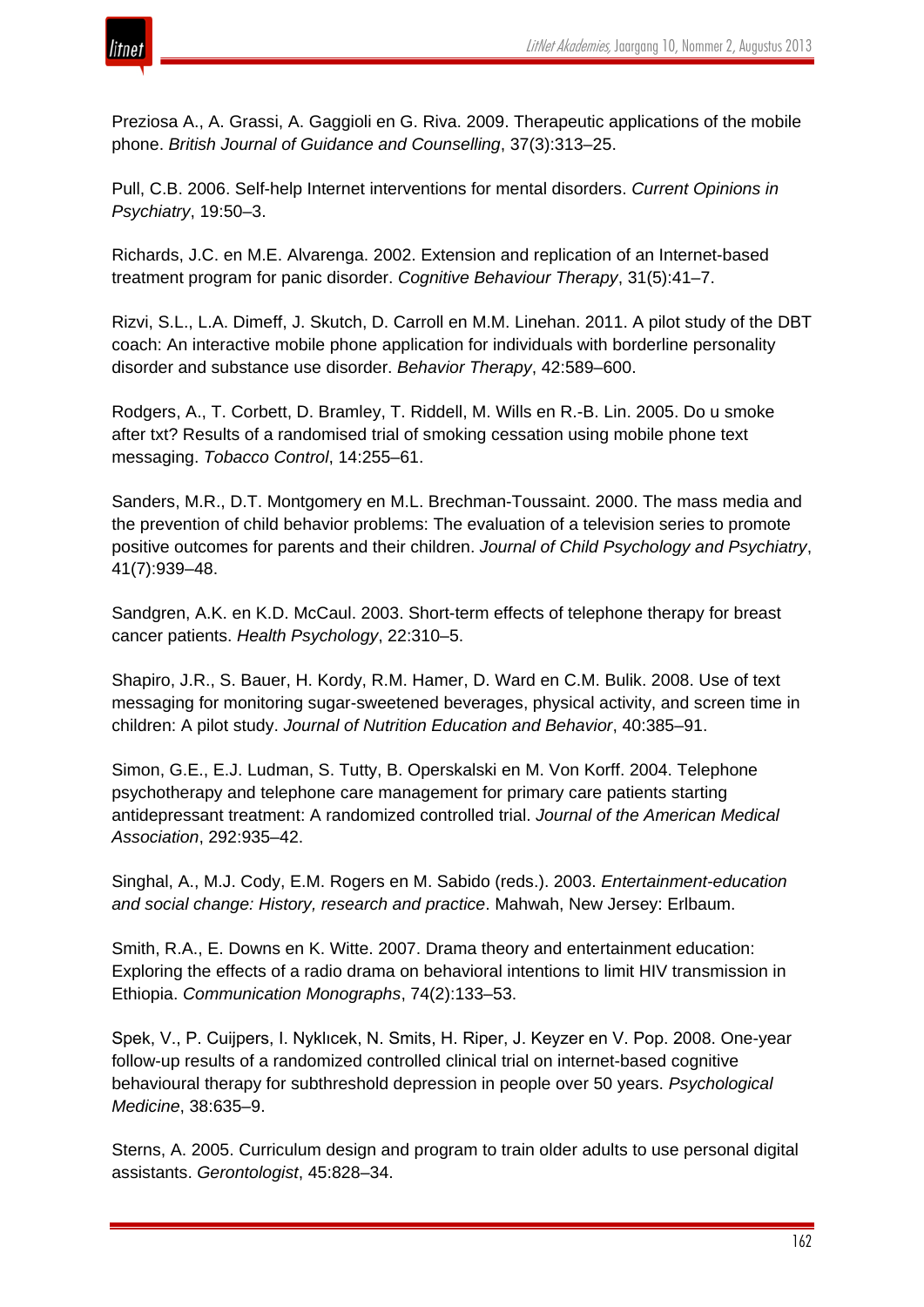

Suid-Afrikaanse Federasie vir Geestesgesondheid (SAFG). 2012. Our goals. http://www.safmh.org.za/about.htm#goals (18 September 2012 geraadpleeg).

Suliman S., D.J. Stein, D.R. Williams en S. Seedat. 2008. DSM-IV personality disorders and their axis I correlates in the South African population. *Psychopathology*, 41:356–64.

Turrisi, R., J. Jaccard, R. Taki, H. Dunnam en J. Grimes. 2001. Examination of the shortterm efficacy of a parent intervention to reduce college student drinking tendencies. *Psychology of Addictive Behaviors*, 15(4):366–72.

Tutty, S., G. Simon en E. Ludman. 2000. Telephone counseling as an adjunct to antidepressant treatment in the primary care system. A pilot study. *Effective Clinical Practice*, 3:170–8.

Van Heerden, A., M. Tomlinson en L. Swartz. 2012. Point of care in your pocket: A research agenda for the field of m-health. *Bulletin of the World Health Organization*, 90:393–4. DOI:10.2471/BLT.11.099788.

Weisz, J. 2004. *Psychotherapy for children and adolescents: Evidence-based treatments and case examples*. Cambridge: Cambridge University Press.

Weisz, J.R. en A.E. Kazdin (reds.). 2010. *Evidence-based psychotherapies for children and adolescents*. 2de uitgawe. New York: Guilford Press.

Weitzel, J., J. Bernhardt, S. Usdan, D. Mays en K. Glanz. 2007. Using wireless handheld computers and tailored text messaging to reduce negative consequences of drinking alcohol. *Journal on Studies of Alcohol and Drugs*, 68:534–7.

Wells, M., K.J. Mitchell, D. Finkelhor en K.A. Becker-Blease. 2007. Online mental health treatment: Concerns and considerations. *CyberPsychology and Behavior*, 10:453–9.

WGO (Wêreldgesondheidsorganisasie). 2011. *Mental Health Atlas 2011.* Genève, Switserland: WHO Publishers.

Williams, D.R., A. Herman, D.J. Stein, S.G. Heeringa, P.B. Jackson, H. Moomal en R.C. Kessler. 2007. Twelve-month mental disorders in South Africa: Prevalence, service use and demographic correlates in the population-based South African Stress and Health Study. *Psychological Medicine*, 38:211–20.

Zabinski, M.F., A. Angela, M. Celio, J. Jacobs, J. Manwaring en D.E. Wilfley. 2003. Internetbased prevention of eating disorders. *European Eating Disorders Review*, 11:183–97.

Zhu, S.H. en J.P. Pierce. 1995. A new scheduling method for time-limited counseling. *Professional Psychology: Research and Practice*, 26:624–5.

Zhu, S.H., G.J. Tedeschi, C.M. Anderson en J.P. Pierce. 1996. Telephone counseling for smoking cessation: What's in a call? *Journal of Counseling & Development,* 75:93–102.